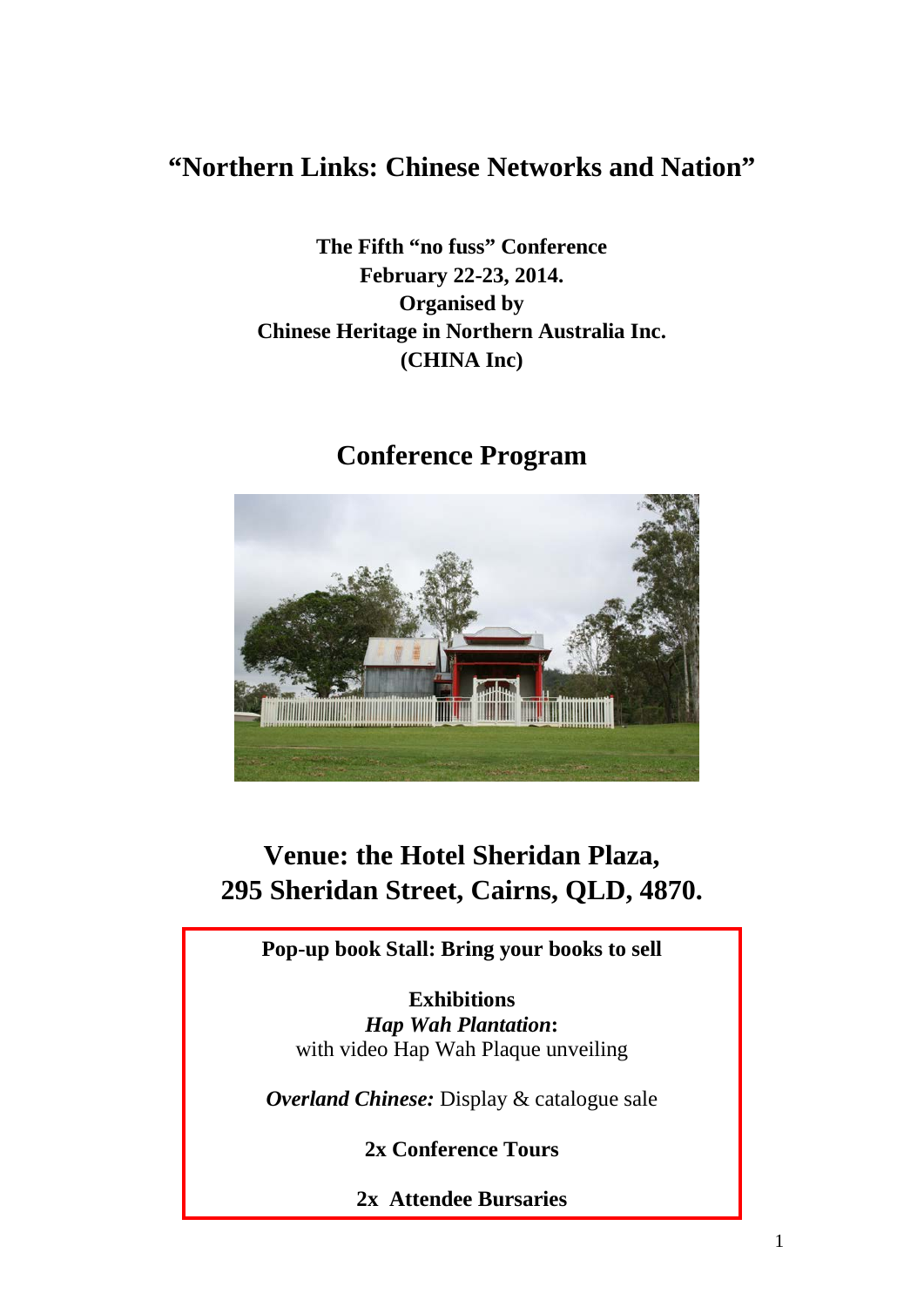| SATURDAY, 22 February 2014 |                             |                                                                                                                                                                                                                                                                                                                                                                                                                                                                                                                                                                                                                                                                                                                                                                                                                                                                                                                                                                                                                                                                                                                                                                                                                                                                                                                                                                                                                                                                                                                                                                                          |  |
|----------------------------|-----------------------------|------------------------------------------------------------------------------------------------------------------------------------------------------------------------------------------------------------------------------------------------------------------------------------------------------------------------------------------------------------------------------------------------------------------------------------------------------------------------------------------------------------------------------------------------------------------------------------------------------------------------------------------------------------------------------------------------------------------------------------------------------------------------------------------------------------------------------------------------------------------------------------------------------------------------------------------------------------------------------------------------------------------------------------------------------------------------------------------------------------------------------------------------------------------------------------------------------------------------------------------------------------------------------------------------------------------------------------------------------------------------------------------------------------------------------------------------------------------------------------------------------------------------------------------------------------------------------------------|--|
| $8.30$ am $-8.50$ am       | Registration:               | Meet & Mix                                                                                                                                                                                                                                                                                                                                                                                                                                                                                                                                                                                                                                                                                                                                                                                                                                                                                                                                                                                                                                                                                                                                                                                                                                                                                                                                                                                                                                                                                                                                                                               |  |
| $8.50$ am $- 9.00$ am      | Welcome and<br>introduction | <b>President welcoming</b>                                                                                                                                                                                                                                                                                                                                                                                                                                                                                                                                                                                                                                                                                                                                                                                                                                                                                                                                                                                                                                                                                                                                                                                                                                                                                                                                                                                                                                                                                                                                                               |  |
| $9.00$ am $- 9.40$ am      | Keynote address             | Dr Joe Leong<br>Dr<br>Joe Leong, recounts his personal<br>experience growing up in Hong Kong in a<br>family where his father was absent for most<br>of his childhood. Living in North Queensland<br>but supporting his wife and family via<br>remittances back in Hong Kong, this forced<br>separation and lack of presence, impacted on<br>relationship which later developed<br>the<br>between father and son. While many attempts<br>were made by his father to reunite the family<br>to North Queensland, this information was<br>not made available to Dr Joe until after his<br>father's death. This is a story of reflection.<br>Born in Hong Kong, Dr Joe Leong arrived in<br>Australia in 1947 at the age of thirteen, where<br>his father had been running a general store,<br>Hong Leong & Co., in Ingham, since the<br>1930s. As a young man the bright and<br>determined Joe Leong was invited by the<br>Australian government to train in western<br>medicine and he went on to become a resident<br>medical officer and registrar at the<br>Townsville General hospital before he started<br>his own practice in 1967. Always interested in<br>traditional Chinese medicine, Dr Joe visited<br>Taiwan in 1979, to undertake an acupuncture<br>course and he continued to practice Chinese<br>medicine until his retirement. Dr Joe is a<br>master of Taijiquan ( $\dot{\mathcal{R}}$ $\dot{\mathcal{B}}$ $\ddot{\mathcal{B}}$ : Tai Chi) and<br>advocates the importance of looking after<br>one's health and wellbeing – with a little dash<br>of humour, to enjoy life. |  |
| $9.40$ am $-10.00$ am      | Morning tea                 | Light refreshments – tea and coffee                                                                                                                                                                                                                                                                                                                                                                                                                                                                                                                                                                                                                                                                                                                                                                                                                                                                                                                                                                                                                                                                                                                                                                                                                                                                                                                                                                                                                                                                                                                                                      |  |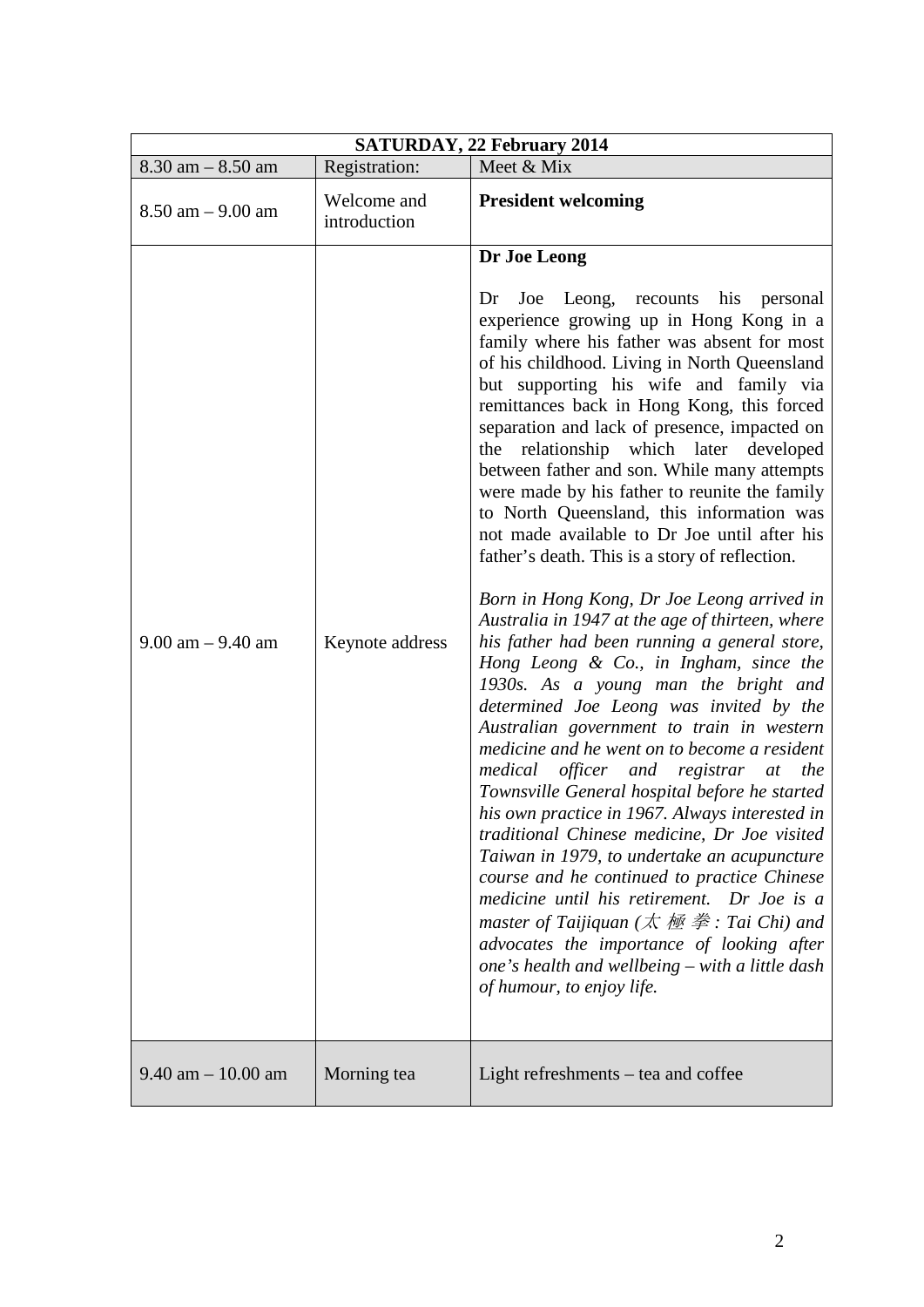| $10.00$ am $- 11.30$ am              | <b>Session One -</b><br>Networks and<br><b>Nation</b><br><b>Chair: Sandi</b><br><b>Robb</b> | <b>Michael Williams</b><br>The View from the Village<br><b>Darryl Low Choy</b><br>Chinese Merchants at the Settlement Frontier<br><b>Stephen Gapps</b><br>Chinese watercraft in northern Queensland<br>and the Pacific region 1870-1910                                                                                                |
|--------------------------------------|---------------------------------------------------------------------------------------------|----------------------------------------------------------------------------------------------------------------------------------------------------------------------------------------------------------------------------------------------------------------------------------------------------------------------------------------|
| $11.30$ am $-11.40$ pm               | Short break                                                                                 | Stretch the legs                                                                                                                                                                                                                                                                                                                       |
| $11.40 \text{ pm} - 1.10 \text{ pm}$ | <b>Session Two-</b><br>Community and<br>connections<br><b>Chair: Jan</b><br>Wegner          | <b>Jonathon Richards</b><br>'Chinese Exhumations in Queensland'<br><b>Gordon Grimwade</b><br>An Endangered Species: Chinese temples in<br>regional Australia<br><b>Melissa Dunk</b><br>"Left Behind: Chinese material culture in<br>nineteenth century Queensland"                                                                     |
| $1.10 \text{ pm} - 2 \text{ pm}$     | Self-catered lunch                                                                          | Nearby café, Tavern or bring you own lunch                                                                                                                                                                                                                                                                                             |
| $2 \text{ pm} - 3.30 \text{ pm}$     | <b>Session Three -</b><br>Family ties<br><b>Chair: Kate</b><br><b>Bagnall</b>               | <b>Richard Martin</b><br>Researching Mixed Ancestries in Northern<br>Australia's Gulf Country: the politics of<br><i>identity, indigeneity and race</i><br><b>Claire Faulkner</b><br>Exhumation – the Final Journey – Yung Sing<br>and Yung Doong<br><b>Carol Chong</b><br>The Chong Family: Aboriginal-Chinese<br>Kinship in Mungana. |
| $3.30 \text{ pm} - 3.40 \text{ pm}$  | Short break.                                                                                | <b>Book launch: China Inc Rediscovered Past</b>                                                                                                                                                                                                                                                                                        |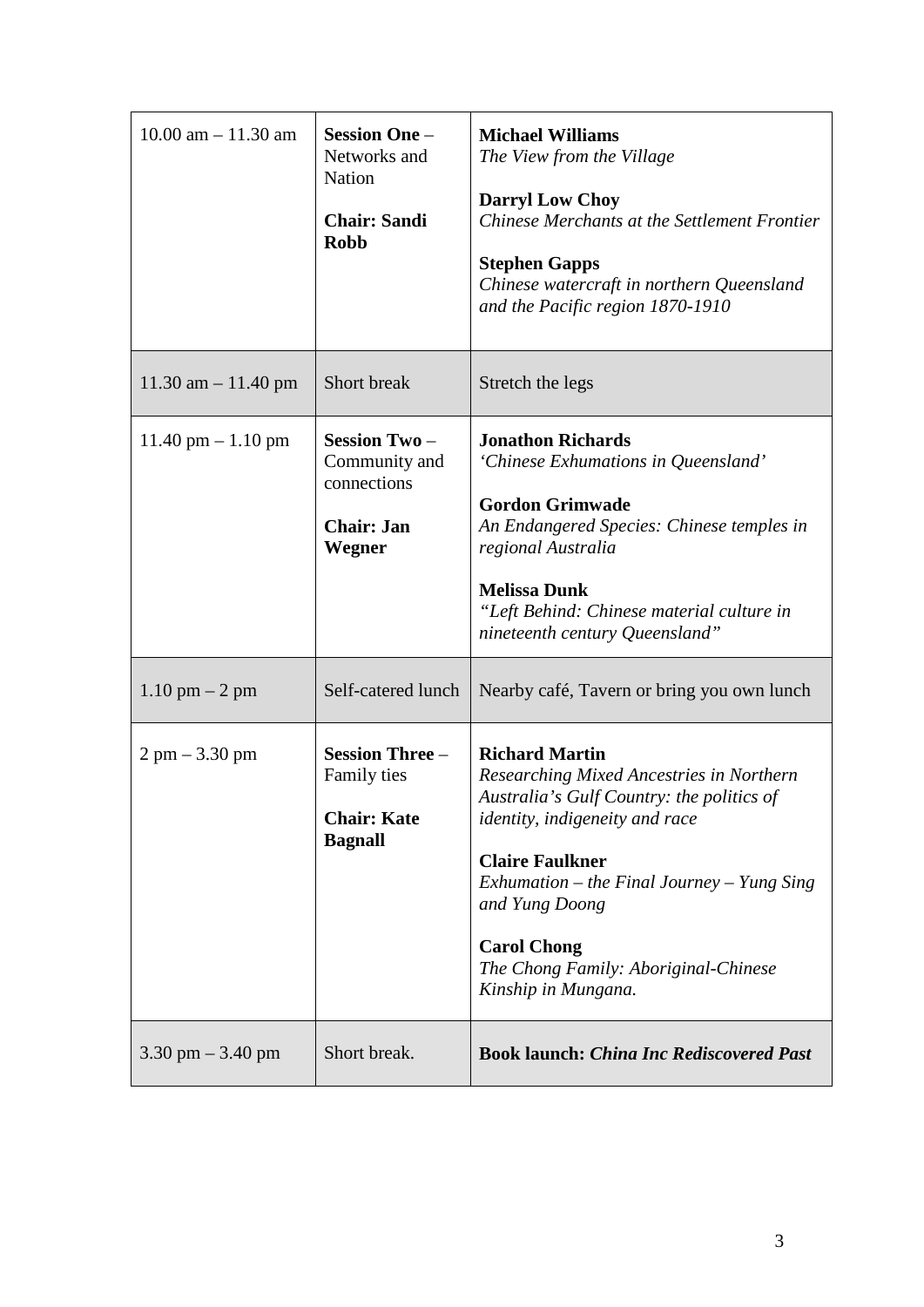| $3.40 \text{ pm} - 5.10 \text{ pm}$ | <b>Session Four</b> –<br>Fitting In | <b>Christopher Cheng</b><br>Two Generations of Overseas Chinese<br>Emigrants: On the lives of a Chinaman in                |
|-------------------------------------|-------------------------------------|----------------------------------------------------------------------------------------------------------------------------|
|                                     | <b>Chair: Darryl</b>                | Australia and an Australian in China                                                                                       |
|                                     | <b>Low Choy</b>                     | <b>Kate Bagnall</b><br>Family Politics: Chinese wives in Australia,<br>1902 to 1920.                                       |
|                                     |                                     | <b>Sandi Robb</b><br>A Question of Identity: Re-entry requirements<br>for Queensland born children returning from<br>China |

**Conference Tour - hosted by CADCAI -** walk around former Cairns Chinatown

## **\*\*\*GOLD COIN DONATION\*\*\***

*Commence 6.00 pm corner of Grafton and Shields Street, Cairns arrive at restaurant by 7.00 pm. Tour includes interpretative walk through former Cairns Chinatown and viewing of culturally significant collection - Lit Sung Goong Temple artefacts.*

> 7.00 pm - Conference Dinner at the **Golden Boat Restaurant.** The restaurant is licensed and the cost is \$33 per head. **Booking and pre-payment required by 12.00 pm, 22 February 2014.**

> > **Banquet \$33**

**Prawn Crackers Spring Roll Chicken and Sweet Corn Soup Deep Fried Fish in Special Sauce Szechuan Pepper Chicken Beef in Black Bean Sauce Crispy Skin Pork Belly Stir Fried Mixed Vegetable with Garlic Sauce Special Fried Rice Fruit Platter**

**Hot Chinese Tea**

| SUNDAY, 23 February 2014 |                                |                                |  |
|--------------------------|--------------------------------|--------------------------------|--|
| $8.45$ am $-9.00$ am     | Registration                   |                                |  |
| $9.00$ am $-10.30$ am    | <b>Session five</b> – Chinese  | The Townsville Chinese Club.   |  |
|                          | Australian perspectives        | Creating networks and bridging |  |
|                          |                                | the divide: a north Australian |  |
|                          | <b>Chair: Michael Williams</b> | Chinese community              |  |
|                          |                                |                                |  |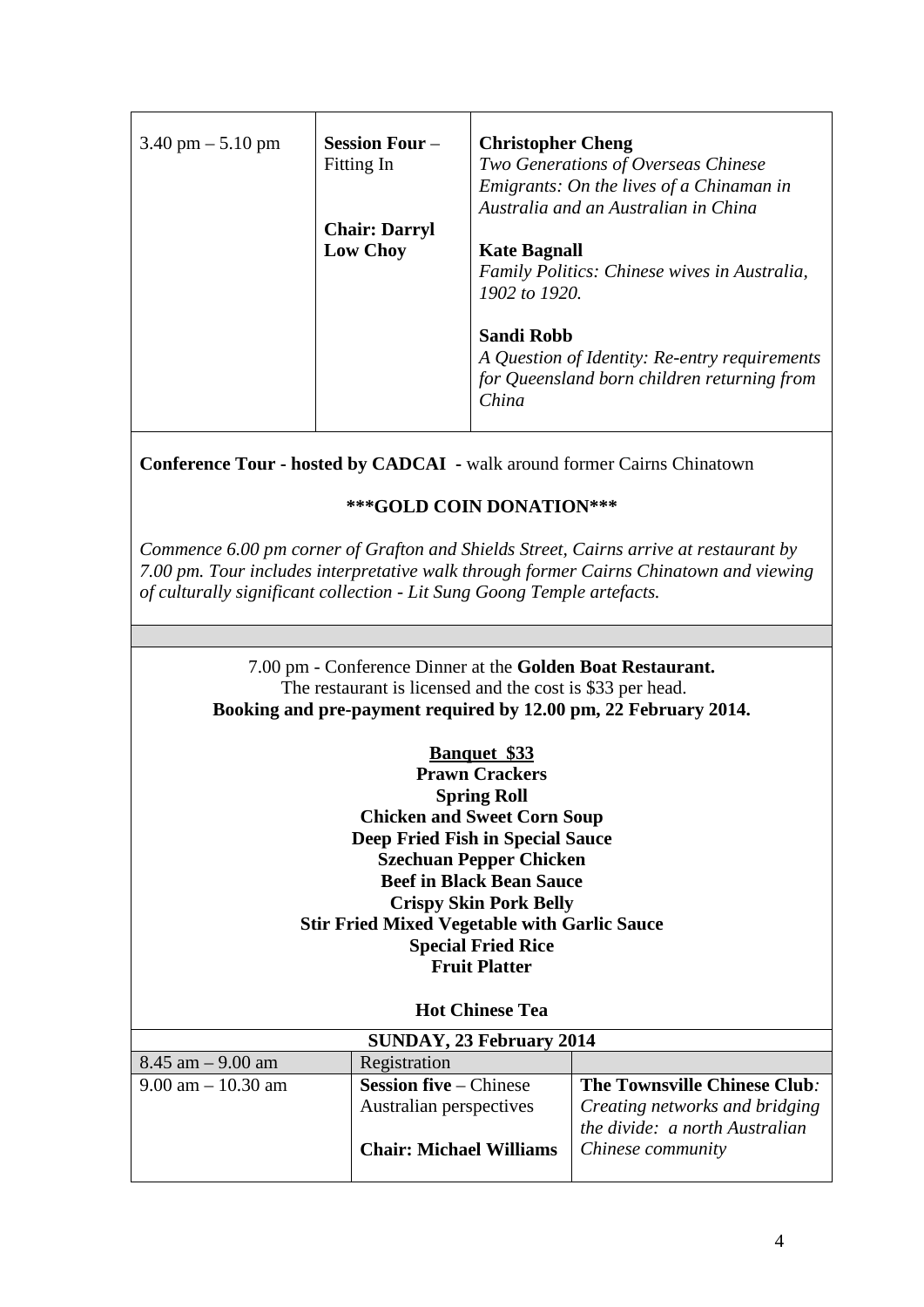|                                       |                                      | <b>Kevin Rains</b><br>Finding the Gold (Coast)<br>Dragon<br><b>Sophie Couchman</b><br>Photographing the North:<br><b>Chinese Australian Perspectives</b> |
|---------------------------------------|--------------------------------------|----------------------------------------------------------------------------------------------------------------------------------------------------------|
| $10.30$ am $- 10.40$ am               | <b>Short Break</b>                   | Stretch the legs                                                                                                                                         |
| $10.40$ am $- 11.40$ pm               | Session six: Speaking to<br>the past | <b>Melissa Dunk</b><br>Researching Chinese-Australian<br>archaeology and history:                                                                        |
|                                       | <b>Chair: Kevin Rains</b>            | current research and future<br>directions                                                                                                                |
|                                       |                                      | <b>Heather Burke &amp; Gordon</b><br>Grimwade<br>Digging up the Dirt: Chinese<br>Settlement archaeology in NE<br>Qld                                     |
| $11.40 \text{ pm} - 11.50 \text{ pm}$ | Wrap up                              | <b>Darryl Low Choy</b>                                                                                                                                   |

## 12.15pm Yumcha at **Café China at Spence Street: 32 – 40 Spence Street, Cairns Tel: (07) 4051 0423 Fax: (07) 4051 0425**

CHINA Inc has made a tentative booking for approximately 60 conference participants, who will be seated at tables catering for various numbers of diners. Each table pays \$25.00 per person for a set menu. *Café China* is a licence restaurant, and Chinese tea may be purchased.

*\*\*\*Please advise the volunteers at the conference registration table of your name/s, if you wish to be part of the yumcha lunch. This is a pre paid cash event with monies collected at the time of conference registration. The total number of diners has to be communicated to the restaurant before 11.00 am on Sunday*.

## **YUM CHA \$25**

**Har Gow (Steamed Prawn Dumpling) Shao Mai Steamed Scallop and Prawn Dumpling Crispy Spring Roll (Vegetarian) Steamed BBQ Pork Buns Crispy Fried Won Ton Steamed Pork Rib with Black Bean Sauce Chicken Fried Rice Chinese Green Oyster Sauce Sweet Sesame Ball**

**Hot Chinese Tea**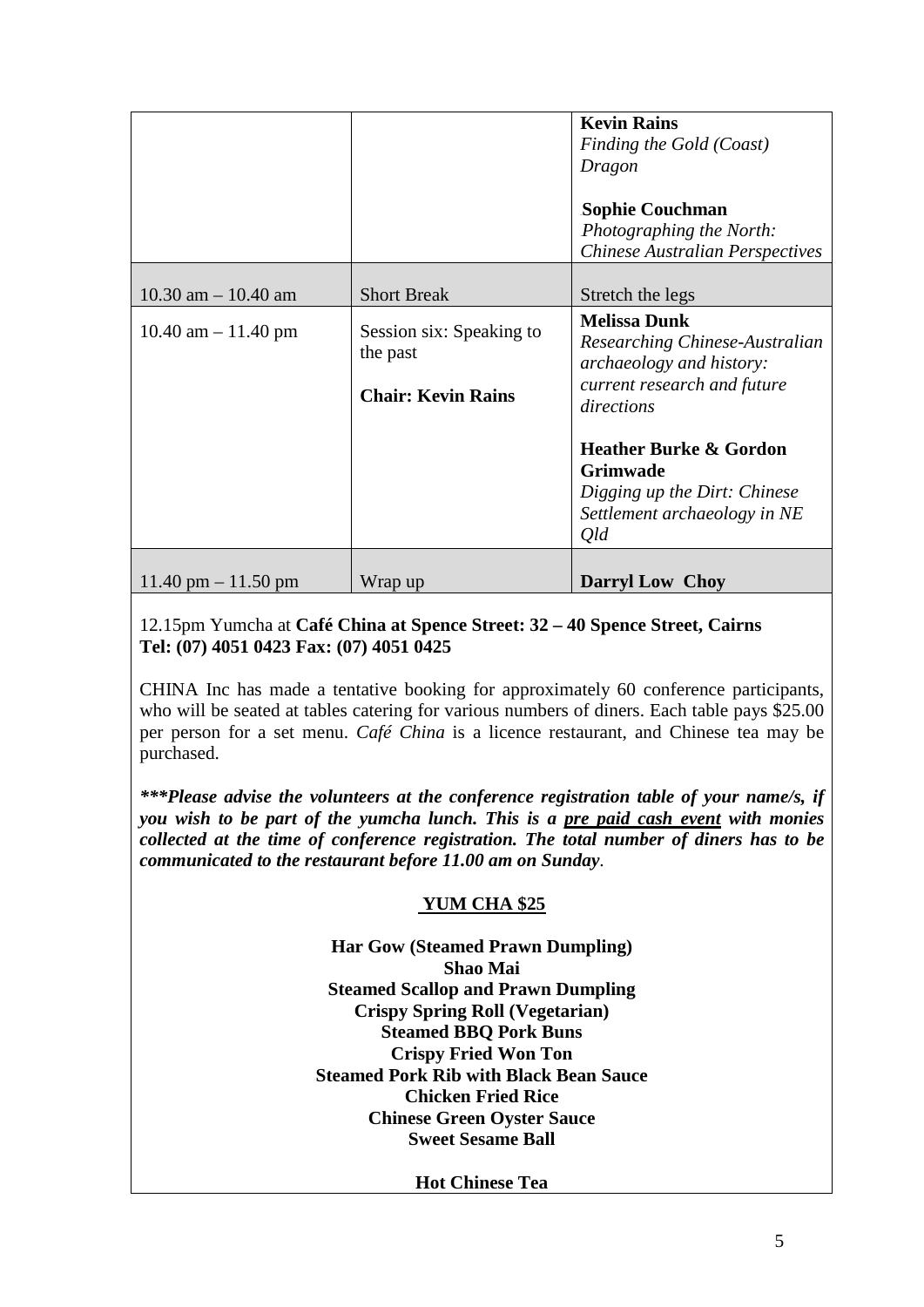**Sunday 23 February Conference Tableland Tour** – Atherton Hou Wang Miau Temple Janice Wegner, Gordon Grimwade, Melissa Dunk and Rhonda Micola.

## **\*\*\*GOLD COIN DONATION\*\*\***

*"No Fuss" conference registration to be paid for on the day at the conference venue. Receipts issued at conference.*

| Whole conference                                     | AUD\$55.00                                    |
|------------------------------------------------------|-----------------------------------------------|
| $\frac{22^{nd}}{3}$ Saturday single day - AUD\$35.00 | $\int 23^{rd}$ Sunday single day - AUD\$20.00 |

Conference dinner and lunches are pre pay-as-you-go **CASH ONLY**

**Optional Extras:** 

**Conference Tour 1 – Cairns Chinatown - CADCAI** 

**\*\*\*Gold coin donation to help maintain the collection\*\*\***

### **Conference Tour 2 - \$ 20**

**Hou Wang Miau Temple Tour** – leaves **1.30 pm sharp** from Café China Restaurant **Return 6.30 pm**. Please note Temple is located on the Atherton Tablelands and takes about 1 ½ hours to get there. But worth it! Numbers are limited. Bookings at time of registration.

**\*\*\*Gold coin donation to help maintain the Temple\*\*\***

**Conference details can also be found on the CHINA Inc website: [http://www.chinainc.yolasite.com](http://www.chinainc.yolasite.com/)**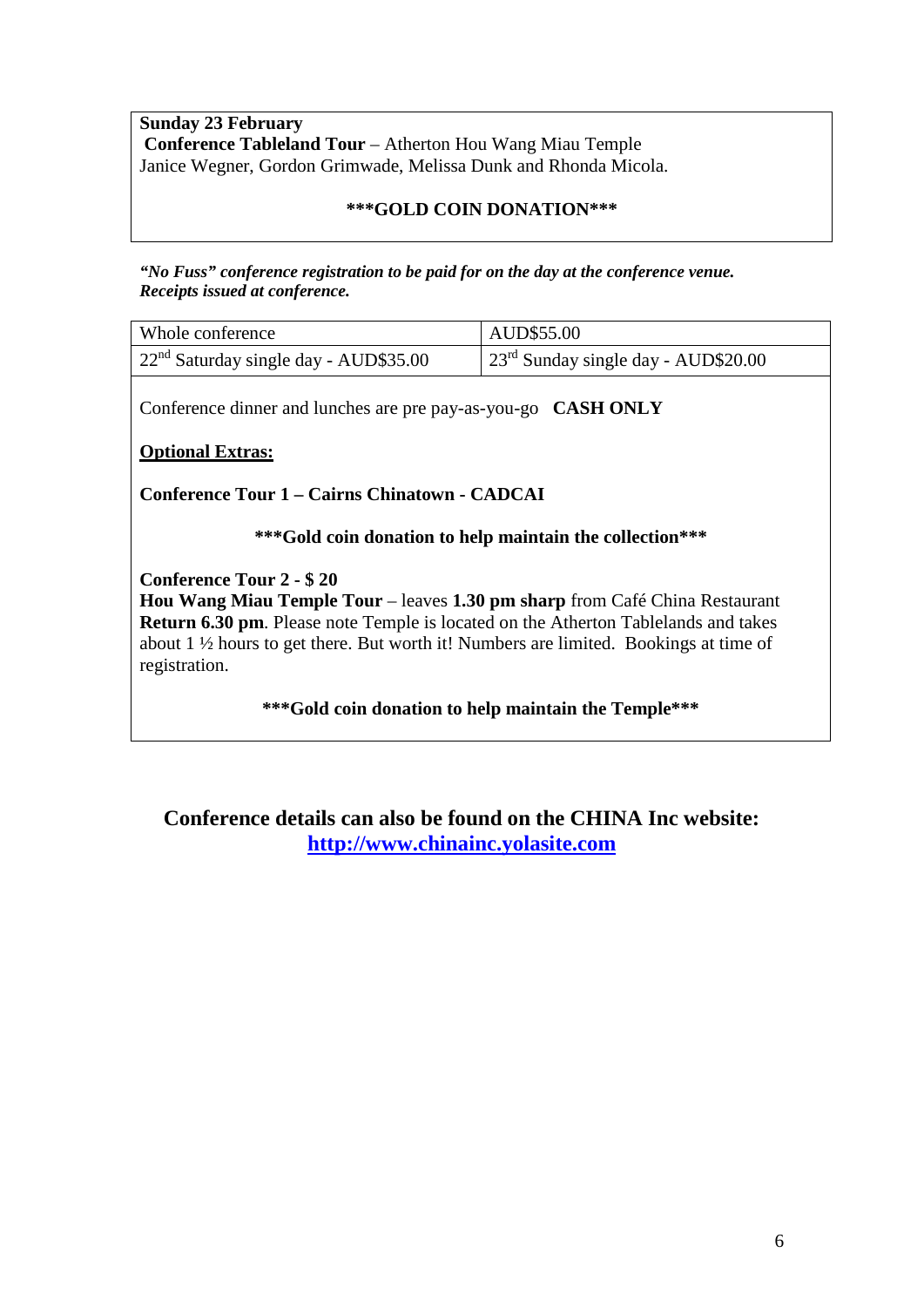# **Abstracts and Presenter Details**

# $\boldsymbol{\varkappa}$

#### **Michael Williams**

#### **The View from the Village**

A comprehensive history of Australia's Chinese heritage is not possible without an understanding of the villages and districts of origin in China. Before the middle of the 20th century the overwhelming majority of 'Chinese' people arriving in Australia came from the single province of Guangdong and the overwhelming majority of these, from a handful of 10-12 counties, clustered around the Pearl River Delta. Even among and within these counties, the numbers of travellers were not evenly distributed, with chain migration sending and resending people from specific districts and villages in China to specific places in Australia. For New South Wales, Queensland and the Northern Territory, the county of most significance was that known as Xiangshan, now Zhongshan and within this county the two districts of Long Du and Liang Du.

Some research into the significance of these links has been complete, mainly in relation to Sydney and New South Wales, as well as on Zhongshan links with Hawaii and San Francisco. However, little has been researched in distinguishing these links in other parts of Australia. This paper provides a background to the significance of the county, district and village links both to Australian and the Pacific's Chinese history and seeks to highlight the need to do more to bring this perspective to further research and exploration of the Chinese history and heritage of Australia's north as well as elsewhere.

*Michael Williams completed his doctorate in 2002 at the University of Hong Kong with a thesis entitled - Destination Qiaoxiang: Pearl River Delta Villages and Pacific Ports, 1849-1949. The theme of this work was the need to include the home villages in making sense of the history of the Overseas Chinese. In more recent times he has researched in a number of areas of Australian history including a social history of a 100-year old cinema in rural NSW. Michael is currently researching a comparative history of Chinese and Italian return migration.*

#### **Darryl Low Choy**

\_\_\_\_\_\_\_\_\_\_\_\_\_\_\_\_\_\_\_\_

\_\_\_\_\_\_\_\_\_\_\_\_\_\_\_\_\_\_\_\_

### **Chinese Merchants at the Settlement Frontier**

The expansion of the settlement frontier in Far North Queensland during the latter half of the 1800s and the early years of the twentieth century was facilitated, to a large degree, by merchants from a range of backgrounds. Many of these vendors were Chinese sojourners who arrived on Australian shores as part of the migration of Chinese miners to the gold discoveries, including those of the Palmer River in Far North Queensland commencing in the 1870s.

A number of these merchants traded in partnerships and cooperatives with many of short durations and changing partnership arrangements. Others operated as sole operators and developed integrated systems that saw them engaged in agricultural pursuits in support of their merchant activities. They also had interstate and overseas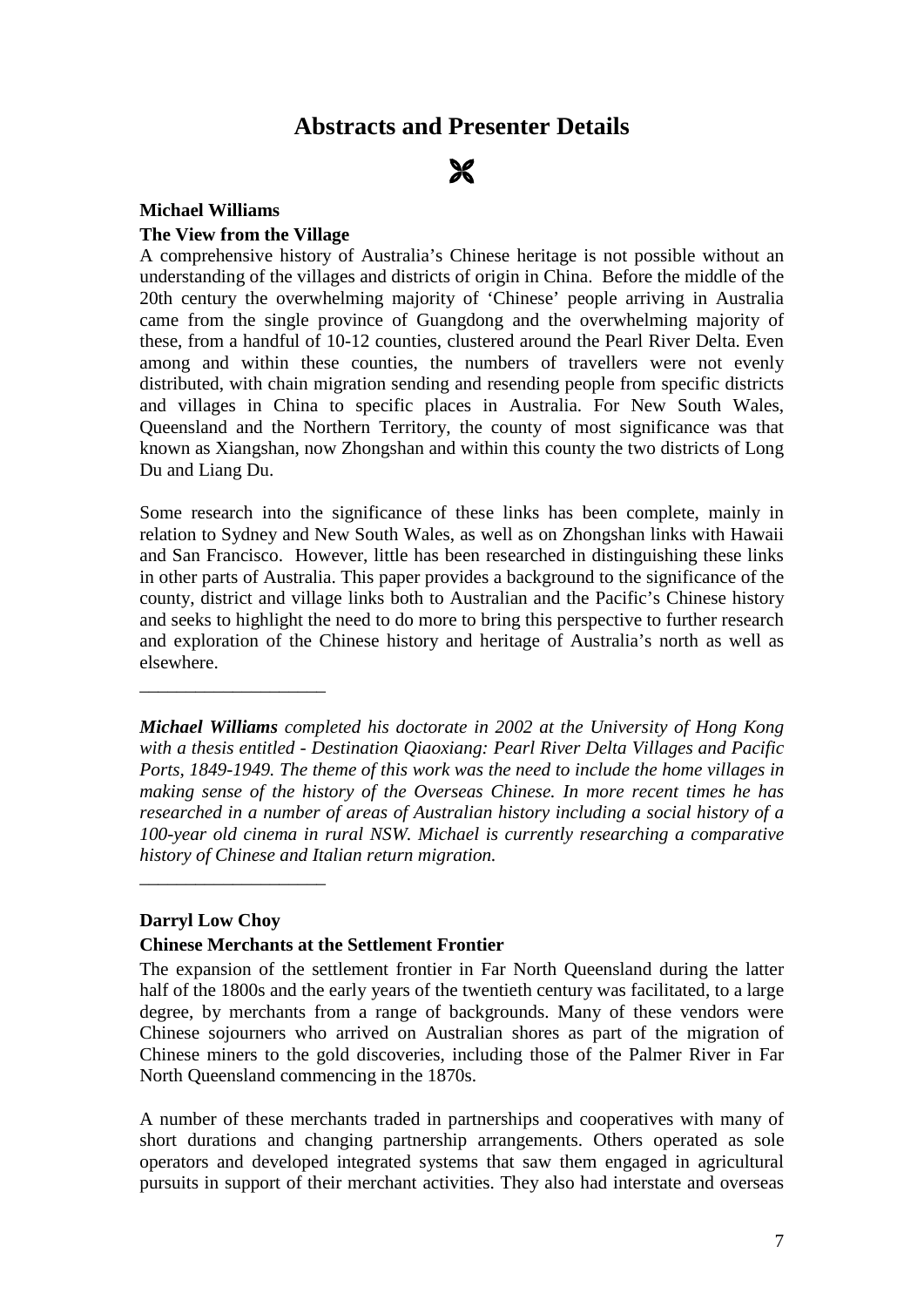trading interests and connections. Yet others quickly saw the commercial benefits of embracing the transport technology of that time, including the Cooktown-Laura railway.

This paper will demonstrate these various merchant arrangements through the stories of the author's paternal and maternal families who had various and diverse merchant arrangements on the settlement frontier of Far North Queensland during the expansion of the gold and mineral fields and the sugar industry.

*Darryl Low Choy is Professor of Environmental and Landscape Planning in the School of Environment, Griffith University. He is currently researching values-led planning and indigenous landscape values; resilience and peri-urbanisation of the landscape; and climate change adaptation for human settlements. He chairs the Queensland State Government's Regional Landscape and Open Space Advisory Committee and is a member the CEOs Committee for Natural Resource Management. He is an advisor to the NSW Natural Resources Commission on planning for natural resource management. He is the National President for Toc H Australia.*

*Darryl Low Choy has also had a distinguished military career. Major General Darryl Low Choy commenced his military career as an Army cadet with the Innisfail State High School Cadet Unit. He enlisted in the Army Reserve as a Private in 1964 and rose to the rank of Major General before retiring in 2007 after 43 years of service. He is a qualified military engineer and he commanded the Queensland 7th Brigade from 1993 to 1996. From 1997 to 2004 he held the three most senior Reserve appointments in the Army and the Australian Defence Force.*

## **Stephen Gapps**

\_\_\_\_\_\_\_\_\_\_\_\_\_\_\_\_\_\_\_\_\_

\_\_\_\_\_\_\_\_\_\_\_\_\_\_\_\_\_\_\_\_\_

## **Chinese watercraft in northern Queensland and the Pacific region 1870-1910**

When the Federation of Australia was celebrated across regional Australia in 1901 there were some surprising variations to the standard parades, pageants and civic speeches. None more so than in Far North Queensland, where a fleet of reportedly 400 illuminated sampans were the centre-piece of celebrations.

While the night-time illuminations on the waters of Trinity Bay, Cairns were an expression of the north Queensland Chinese community's stakes in the formation of the new nation, the display also reflected the fact that locally manufactured Chinese watercraft were a prominent feature of northern Queensland coastal waterways – and beyond.

In fact, a fleet of junks and hundreds of sampans were the backbone of maritime trade in the region, and in other frontier areas such as Port Darwin. Sampans were also a regular sight in other Colonies including Victoria and South Australia, and were introduced into the Western Australian pearling industry. Some junks built in Queensland by Chinese shipwrights entered the bêche-de-mer trade and traversed the seas around New Guinea and the Solomon Islands.

The paper will focus on 'one of the most respectable men in New Guinea waters' Captain Ah Gim, who led Chinese forays into the bêche-de-mer industry in the 1870s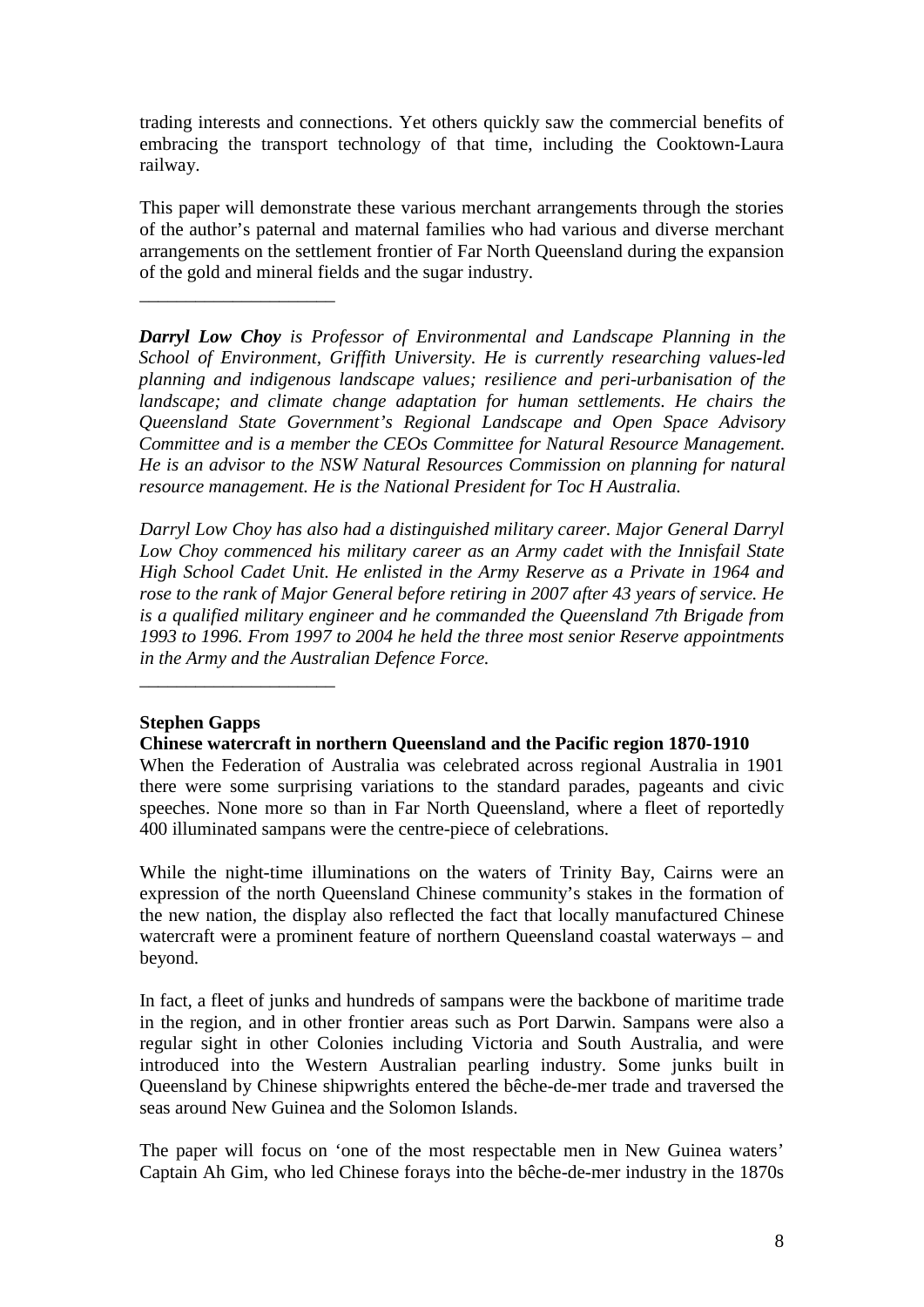from Cooktown out into the Coral Sea – surviving shipwrecks, storms and attacks by islanders.

While there is limited historical and archaeological information about this period of predominance of Chinese watercraft, this paper presents initial research that suggests a more complete picture may be revealed. It also raises questions about a lasting influence of Chinese boat building technologies on Australian watercraft, and suggests sampans and junks should not be excluded from the pantheon of European vessels in the national maritime story.

*Stephen Gapps' history of the multicultural community of Fairfield won the NSW Premier's Award for regional and community history in 2011. Stephen is a public historian who has worked extensively in the heritage field and is currently a curator at the Australian National Maritime Museum.*

*\*\*\**

#### **Jonathon Richards** '**Chinese Exhumations in Queensland'**

\_\_\_\_\_\_\_\_\_\_\_\_\_\_\_\_\_\_\_\_

\_\_\_\_\_\_\_\_\_\_\_\_\_\_\_\_\_\_\_\_

\_\_\_\_\_\_\_\_\_\_\_\_\_\_\_\_\_\_\_\_

The exhumation and repatriation of the Chinese who died in Queensland were common practices in nineteenth and twentieth century, and in other overseas destinations of the Chinese diaspora. Remains, carefully shipped from Australia and other places to Hong Kong, were then taken back to the village of the deceased person for final interment. This paper, which discusses surviving records relating to these events, focuses on the Queensland stage of the process. Sufficient archival material has been found to enable a preliminary statistical analysis of this practice, allowing us to gain valuable insights into regional, local and familial participation in repatriation.

*Jonathan Richards, an archive research-addict who mainly works on records relating to death and violence, particularly in frontier and colonial periods.* 

*He was once, long before he discovered the dusty archived files and the rusty spikes that hold them together, a postman, gardener and school groundsman. Jonathan has learned that 'doing' history is not so different from caring for plants - luck and experience play a huge role in both.*

## **Gordon Grimwade**

\_\_\_\_\_\_\_\_\_\_\_\_\_\_\_\_\_\_\_\_

**An Endangered Species: Chinese temples in regional Australia**

Research on the distribution of temples across regional Australia and New Zealand has shown that of over 100 such structures around the end of the  $19<sup>th</sup>$  century the Atherton temple is the only remaining, intact example. The form of those temples differed from larger temples built in several capital cities and while reflecting elements of village temples in China they suggest a notable adaptive expertise.

The rarity of the Hou Wang Miau is such that it is deserving of far wider support for its conservation and presentation than has hitherto been evident. This northern link to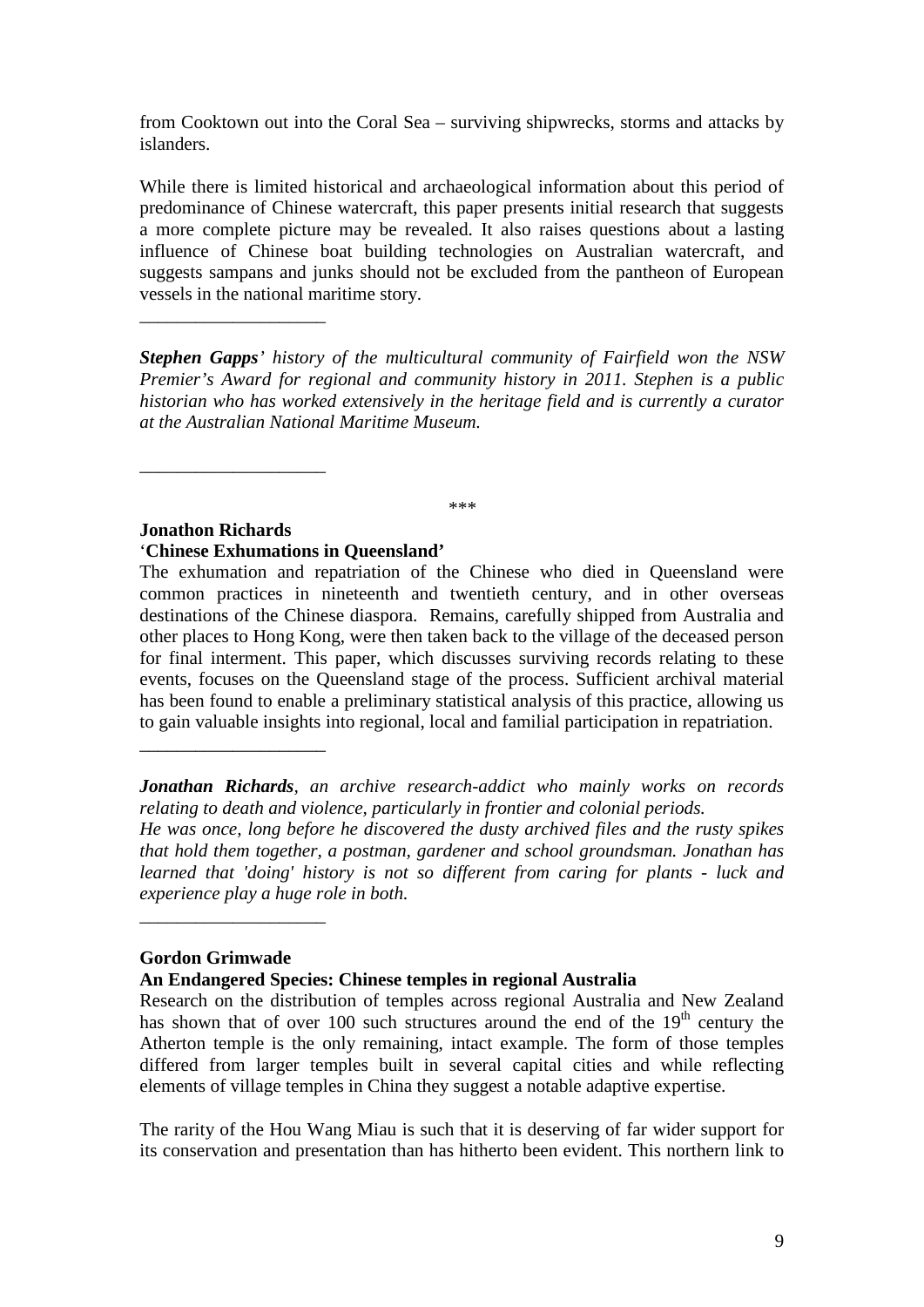a far wider heritage indicates the need to have northern resources more widely recognized.

Natural species, when reduced to comparable levels result in widespread public outcries and politically motivated support programs. Such is not the case when it comes to human heritage. If our Chinese Australian heritage is to be retained we need to ask ourselves if we are doing sufficient to bring the plight of iconic structures to the wider community.

*Gordon Grimwade is a north Queensland based archaeologist and historical geographer whose primary interests are in Chinese Australasian settlement in north Australia. Gordon is a Senior Lecturer in Archaeology at Flinders University, an Adjunct Researcher at the Sustainability Research Centre, University of Sunshine Coast and a regular contributor 'Dig' a US based magazine for young people interested in archaeology.*

### **Melissa Dunk**

\_\_\_\_\_\_\_\_\_\_\_\_\_\_\_\_\_\_\_\_

\_\_\_\_\_\_\_\_\_\_\_\_\_\_\_\_\_\_\_\_

## **"Left behind: Chinese material culture in nineteenth century Queensland"**

The study of overseas Chinese Archaeology in Queensland has surfaced since the 1980s with a study on 'Ah Toy's Garden' on the Palmer River Goldfield. This work was the start of many targeted studies on the remains of overseas Chinese settlements across Australia which involved merchants, mining, market gardening and trade. Chinese migrants were present in Queensland in the latter half of the nineteenthcentury and historical research informs the movements of Chinese people across Queensland during this time. The archaeological record is limited compared to the historical research due to several factors; time constraints, lack of further research and modern development limit the ability that material culture can potentially reveal. Looking at the material culture holistically will contribute towards our understanding of Chinese people in nineteenth-century Australia. This paper will compare and overview previous archaeological assemblages of overseas Chinese sites discovered across nineteenth-century Queensland.

## **Researching Chinese-Australian archaeology and history: current research and future directions**

There has been a marked increase in the volume of Chinese-Australian heritage conferences and publications within the past ten years. The first archaeological study on a Chinese site in Australia was conducted in the 1980s on the Palmer River Goldfield. A review on current historical and archaeological approaches to Chinese-Australian research is noteworthy in establishing what has been achieved. Examining the differences and similarities of these two approaches would determine the areas that would benefit from further research.

Archaeological research has been heavily focused on Chinese site based work across Australia. Although this reveals information about the Chinese living at these sites there is a lack of research that ties these places together. The Chinese material culture found across sites and museum collections has also been a subject of research. Only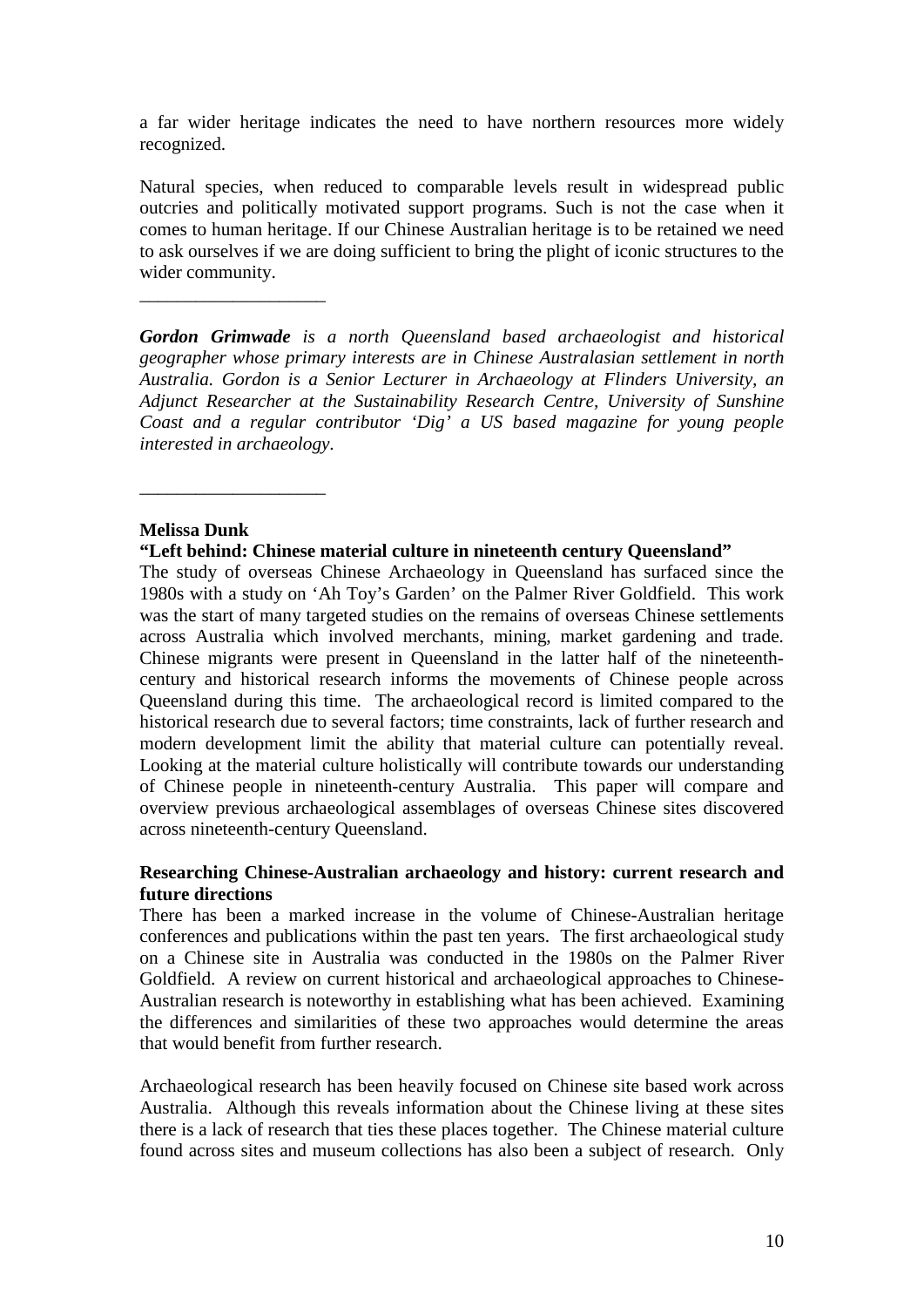recently has the work taken a multi-disciplinary approach and analyses social community, identity and narratives of the Chinese people.

This paper will address the disciplinary approaches of both overseas Chinese history and archaeology by examining the differences and similarities and determining the areas that would benefit from further research.

*Melissa Dunk is an MPhil candidate at University of Queensland and is currently studying overseas Chinese Archaeology specifically the relationship between the overseas Chinese and their material culture in maintaining Chinese identity. She studied her Bachelor of Archaeology (Honours) at La Trobe University on the artefact assemblage of Atherton Chinatown. Melissa works as a cultural heritage advisor for a national gas pipeline company. She is also passionate about Chinese history and heritage as well as Geographical Information Systems (GIS).* 

### **Richard Martin**

\_\_\_\_\_\_\_\_\_\_\_\_\_\_\_\_\_\_\_\_

\_\_\_\_\_\_\_\_\_\_\_\_\_\_\_\_\_\_\_\_

\_\_\_\_\_\_\_\_\_\_\_\_\_\_\_\_\_\_\_\_

\_\_\_\_\_\_\_\_\_\_\_\_\_\_\_\_\_\_\_\_

**Researching mixed ancestries in northern Australia's Gulf country: the politics of identity, indigeneity and race**

*\*\*\**

Northern Australia's Gulf country is home to people from a variety of different cultures, with Aboriginal, European, Chinese and Afghan ancestries common amongst contemporary residents. However, discussions of the region's social history are often drawn in terms of a vernacular opposition between 'Whitefellas' (i.e. non-Aboriginal people) and 'Blackfellas' (i.e. Aboriginal people), with an additional category of 'Yellafellas' (i.e. those of mixed Aboriginal and non-Aboriginal descent) sometimes proposed. These identities 'Whitefellas', 'Blackfellas', and 'Yellafellas' reflect the foundational discrimination of colonialism, which creates and sustains the idea of Indigenous cultures as existing literally beyond the pale, at different points of chromatic gradation, as well as post-colonial thinking, which has tended to reify the distinction between those construed as settlers and the Indigenous, ignoring or actively marginalising those with more complex backgrounds. Drawing on ethnographic research across the Gulf country, we argue for closer attention to the diversity of residents' ancestries in accounts on contemporary social life in the region, reflecting on how such diversity – particularly amongst those with mixed Chinese and Aboriginal ancestors – is understood in terms of the politics of Gulf identity, indigeneity and race.

*Richard Martin is a Postdoctoral Research Fellow and Consulting Anthropologist in the School of Social Science at the University of Queensland, with a PhD in Anthropology and Cultural Studies from the University of Western Australia focused on the Gulf country. David Trigger is Professor of Anthropology and Head of the School of Social Science at the University of Queensland, with an extensive record of publication focused on the Gulf. Richard and David are presently collaborating on Australian Research Council Discovery Project Number 1201 00662.*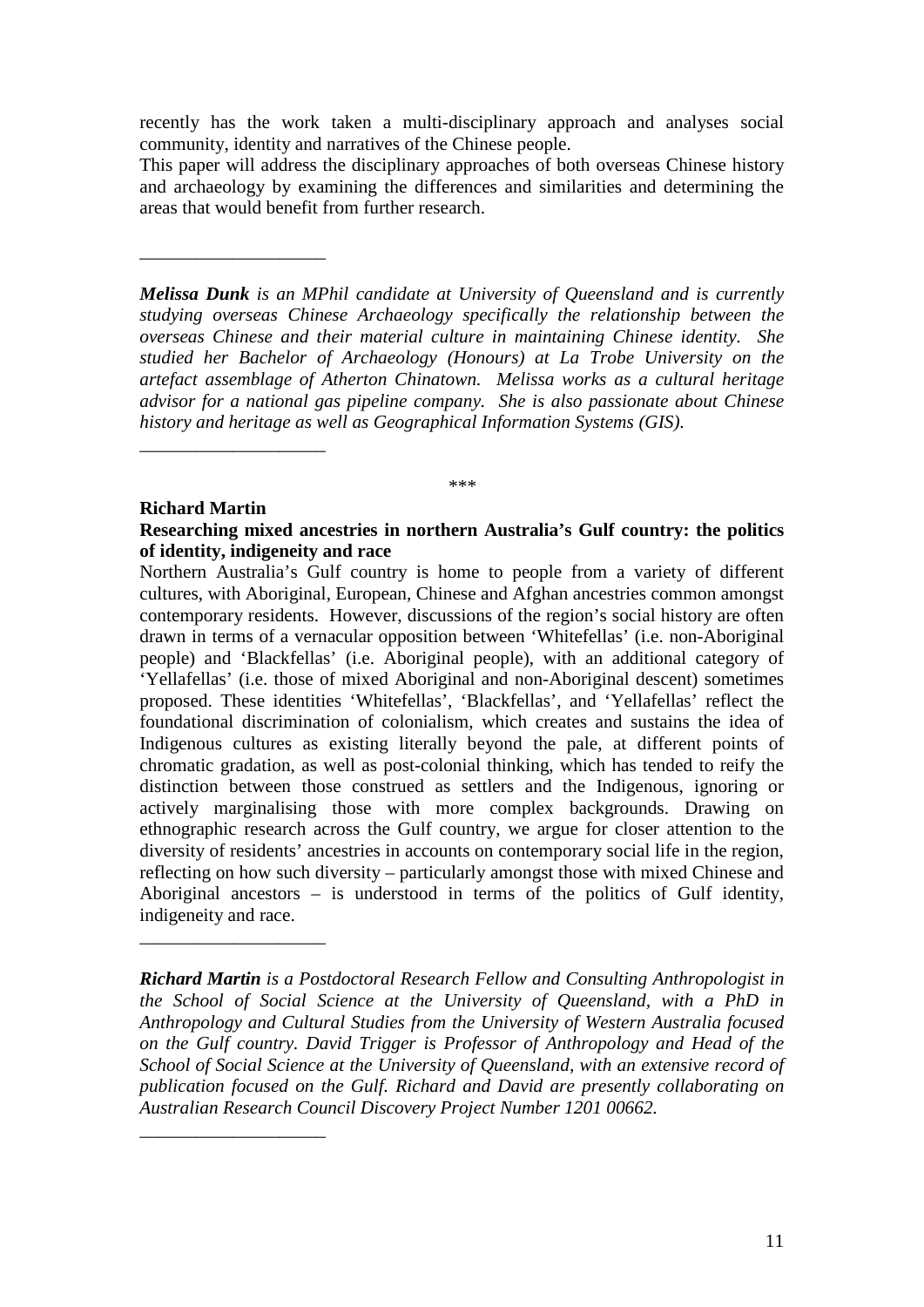## **Claire Faulkner**

\_\_\_\_\_\_\_\_\_\_\_\_\_\_\_\_\_\_\_\_

## **Exhumation – the Final Journey – Yung Sing and Yung Doong**

Australian Government records and historical press reports sourced to date validate the death, burial and exhumation of Yung Sing (William Young Sing) and Ah Goon (Yung Doong). In 1856, according to his death registration, Yung Sing, a Chinese merchant, emigrated to Sydney. Published Commercial Reports from 1858 to 1866 confirm he exported substantial gold consignments to Hong Kong and bulk quantities of preserved fish from The Rocks, New South Wales, to a network of fellow Chinese merchants and storekeepers on the goldfields, until he relocated to Crocodile Creek Diggings, Queensland in 1866. Queensland Hotels and Publicans' Index (1843 - 1900) reveal he was licensed from 1866 until his death on 06 June 1886, at Jericho, a Central Western Queensland Railway terminus community. Four years later, Yung Doong, a close associate and clan member applied for a license to exhume Yung Sing's remains with the local Police Magistrate in Barcaldine. It is believed the exhumation was performed shortly thereafter in preparation for the long and final journey of repatriation to Yung Sing's original family in Guangzhou, China.

In 1900, Yung Doong, Chinese storekeeper died of a perforated bowel. Five years later, in 1905, historical press articles report the arrival of a group of Chinese in town, members of a reputed "Secret Society". Their sole purpose was to exhume the remains of Yung Doong (Ah Goon). It was reported they had travelled from Sydney especially for this important task. The article reveals the reluctance of the local undertaker and includes a candid description of the subsequent events and proceedings by the Chinese contingency. Yung Doong's remains were privately exhumed under the cover of nightfall. From there, it was reported they travelled the lonely and dangerous roads by cart from Barcaldine - Aramac - Muttaburra -Hughenden to the port of Townsville where it was assumed, Yung Doong's remains were personally escorted to China by sea journey. Is it probable that Yung Sing's bones travelled the same route? Who escorted them?

With commercial and family presence in North and Central Queensland this paper seeks to make analysis and connect the dots before and around these exhumations, and examines the connection between Yung Sing and Yung Doong. According to death records Yung Doong had no registered marriage or children. But what emotional legacy did the exhumation and repatriation of Yung Sing's remains to his original family in China imprint in the hearts and soul of his Australian born wife Emma (nee Mann) and Australian born children? Did the repatriation of Yung Sing contribute to the 'cloud of secrecy' hovering over his memory for his bloodline?

This paper considers the attempt to extinguish the brittle threads connecting Yung Sing to future descendants and their Chinese heritage. This paper seeks to imprint the names of Yung Sing and Yung Doong (Ah Goon) on the radar maps of Chinese-Australian research in the hope that future studies uncover archival references related to the repatriation and possibly leads to the location of their remains in Guangzhou, China.

*Claire Faulkner completed Printmaking (BA - Fine Arts) at Warrnambool College of Advanced Education (Deakin University Campus) in 1988 and is a retired Psychiatric Nurse and small business proprietor. Since 1990, Claire's interest in Chinese-*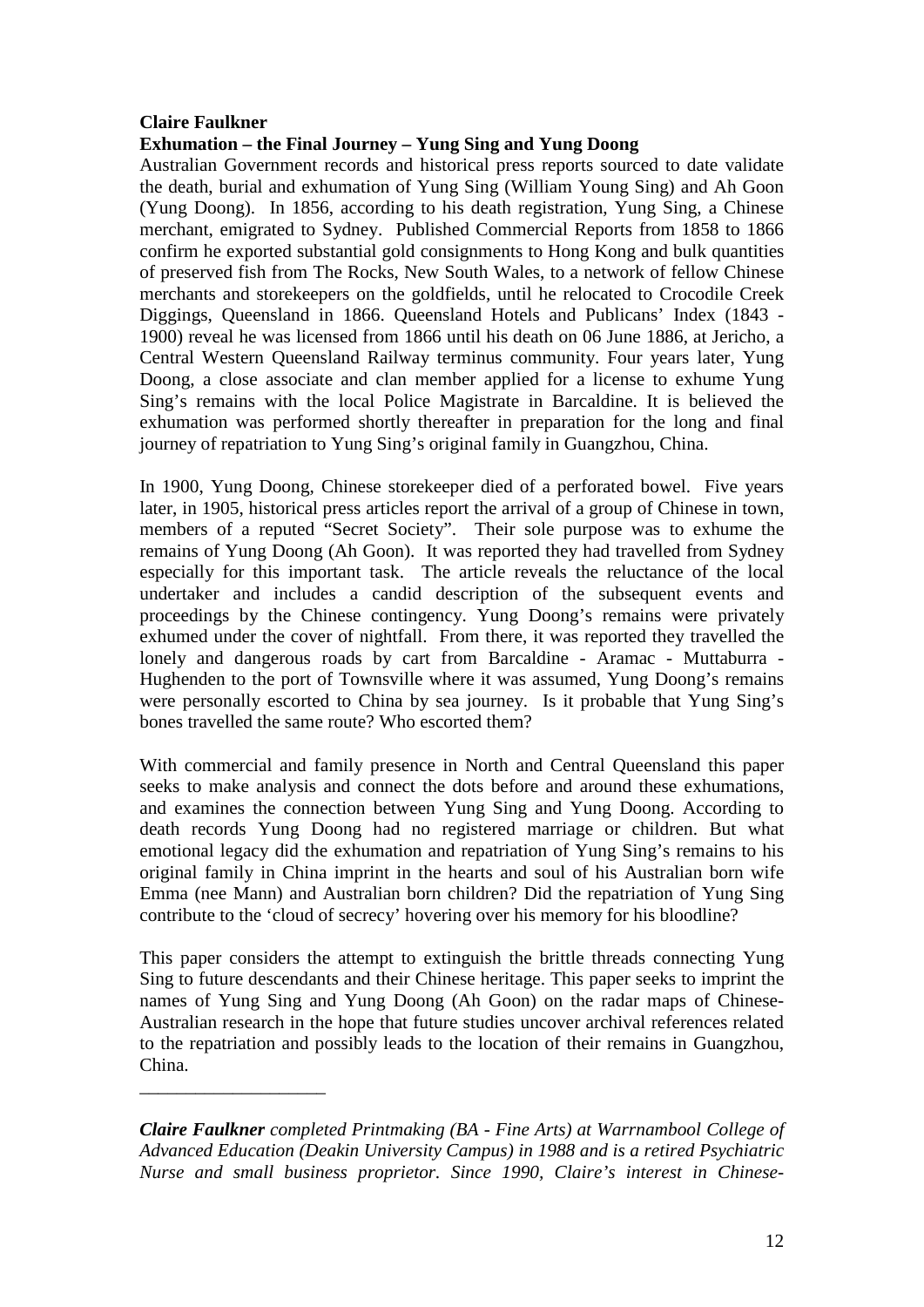*Australian heritage was initially fuelled by her father's family research and has conducted her own detailed studies on their brittle thread of Chinese heritage. In 2013, Claire self-published this research and pictorial history in Conquest - An Inside Story, which traces in detail, eight Chinese-Australian marriages and their close connections. Conquest is a true story which examines the historical context of these early settlers amid nineteenth century social injustices in New South Wales, Victoria and Queensland through Government archival records. Claire currently resides in North Queensland.*

### **Carol Chong**

\_\_\_\_\_\_\_\_\_\_\_\_\_\_\_\_\_\_\_\_

**The Chong Family: Aboriginal-Chinese Kinship in Mungana.**

The Chong family are a Chinese-Aboriginal family from the Mungana area, near Chillagoe. They are descended from Billy Chong, a market gardener, and his European wife Grace and Mick McTavish, a Wakaman man whose daughter Jessie married Billy's son Bobby. Bobby carried on market gardening but was also a miner who was on the sidelines of the Mungana mining scandal with Queensland premier Ted Theodore. He later became a stockman and his sons moved between mining and stock work. The Chong family history demonstrates many of the themes of Chinese and Aboriginal history in northern Australia but fortunately it escaped the interference of the Protection Act.

*Carol Chong is the great-granddaughter of Billy Chong. She was born and raised in Mareeba and is a Wakaman woman through her great-grandfather Mick McTavish and a Muluridji woman through her great-grandmother Annie Green. She is currently finishing a Bachelor of Arts Degree through James Cook University.*

*\*\*\**

#### **Christopher Cheng**

\_\_\_\_\_\_\_\_\_\_\_\_\_\_\_\_\_\_\_\_

\_\_\_\_\_\_\_\_\_\_\_\_\_\_\_\_\_\_\_\_

## **Two Generations of Overseas Chinese Emigrants: On the lives of a Chinaman in Australia and an Australian in China**

Throughout history, there has been a tradition of migration, but there is a much longer legacy of permanent settlement. In fact, the Chinese belief is that one can only find peace at home. The saying goes, *A thousand days can pass smoothly, but once one leaves, constant trouble abounds* (在家千日好, 出外半日難)*.* It is no surprise that adult children are expected to remain at home tend to their parents in their old age, and it would be unfilial otherwise. Confucius, the Master, said: "When your parents are alive, do not travel afar" (Analects IV, 18). For all the cultural reasons and importance that entrenches people to a particular setting, why then should somebody voluntarily choose to leave and emigrant to a faraway place? Moreover, unlike the first generation, it is understandable why successive generations of overseas born Chinese may have weak ties to the homeland; their ideas of homeland obviously differ to that of their migrant forefathers as the emotional attachment should not be as intense. At most, these descendants will only visit China as short family visits or as a sort of "enforced pilgrimage". In other words, their homeland is outside China, the place they were born and grown up. Then, why should somebody born and raised overseas, such as Australia leave the familiarity of home and go unaccompanied to China? Common to both of these cases address a fundamental and underlying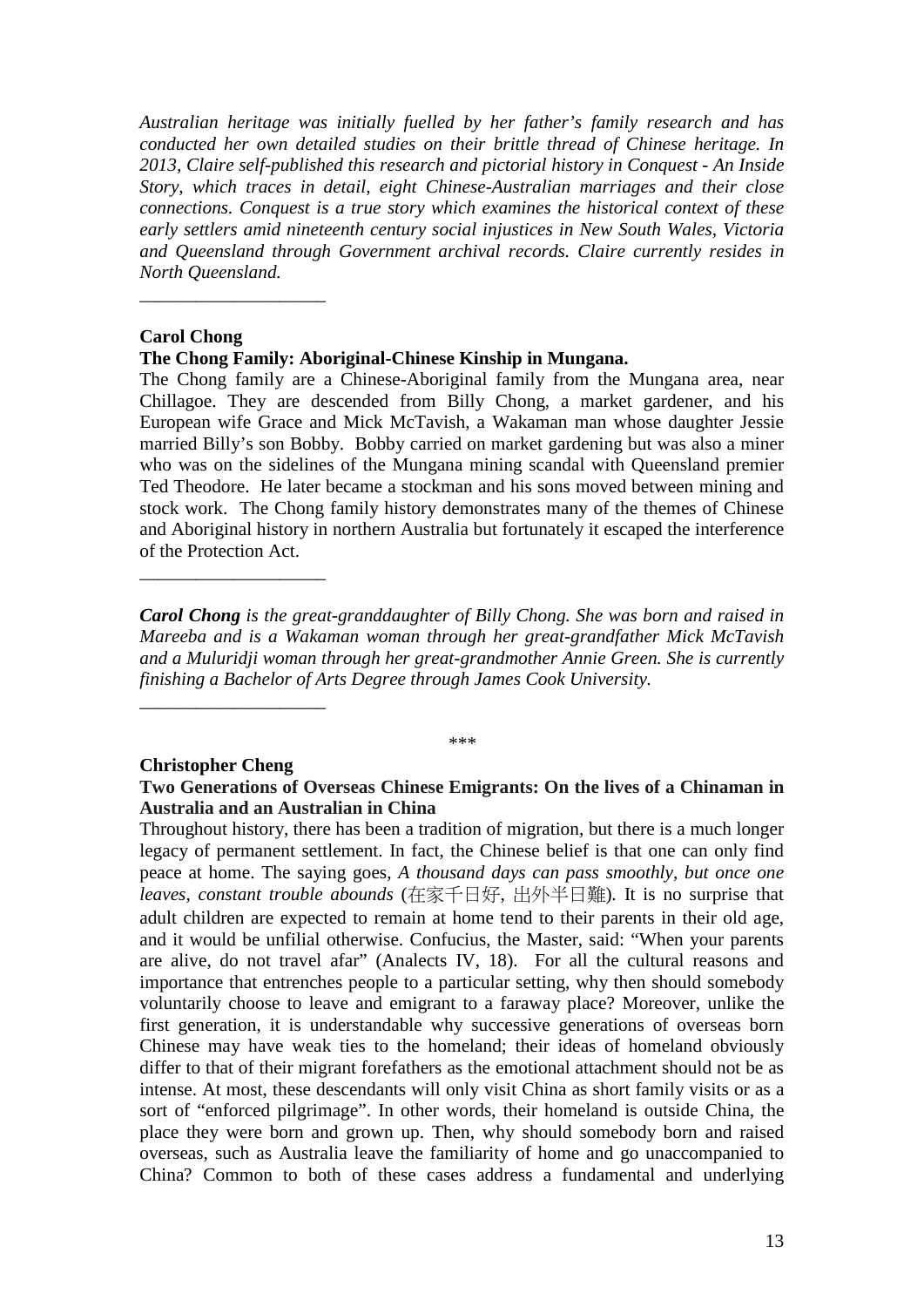questions of how does life conditions and family circumstances result in one's decision to leave home. In this presentation I examine the lives of two generations of overseas Chinese emigrants. One is a Chinese naturalized Australian, the other is an Australian born Chinese. The life history approach is adopted to give an inside view of the lives and times of these emigrants and explore what life at home was like and also what it was like to leave the familiarity of home, and how did one's upbringing and young adult experiences shape their ideas and ultimately influence their decision to leave. In essence what I am doing is using stories of people to describe "persons of history and a history of persons" (Skinner et al. 1998:3). Based on oral history, ethnographic readings as well as personal encounters and reflections, the life histories of a Chinaman in Australia and an Australian in China offer a unique way to look at what it may means to become or be an overseas Chinese in a certain time and place in history. The cross-generational lives of the oldest male in the family and pioneer emigrants add to our understanding of the diverse variety of experiences and nuanced sets of actions that people encounter in realizing their migratory trek out of and back to China as well as to and from Australia.

*Christopher Cheng was educated in Australia, China and Hong Kong. He holds degrees from the University of Queensland (B.Des.St., 2005) and the Chinese University of Hong Kong (M.Phil., 2012). He speaks Cantonese and Mandarin as well as English, and is now working freelance on a variety of projects in Hong Kong.*

## **Kate Bagnall**

\_\_\_\_\_\_\_\_\_\_\_\_\_\_\_\_\_\_\_\_

\_\_\_\_\_\_\_\_\_\_\_\_\_\_\_\_\_\_\_\_

\_\_\_\_\_\_\_\_\_\_\_\_\_\_\_\_\_\_\_\_

#### **Family Politics: Chinese wives in Australia, 1902 to 1920**

This paper will consider the entry of Chinese wives to Australia in the first two decades of the 20th century, a time of significant changes to law and policy on the admission of Chinese women. For 15 months after the introduction of the Immigration Restriction Act in 1901, almost no limitation was placed on the arrival of the wives and families of Chinese men already domiciled in Australia. Alarmed by the number of families choosing to take advantage of this relaxation of restrictions, from March 1903 the Australian government removed this right and, from then on, admission of wives and families was solely at the discretion of the minister and officially for limited periods only.

Placing this history within ongoing international debate about the reasons why few Chinese women migrated overseas, in this paper I will discuss the changes to Australian law and policy, including an overview of 19th-century colonial anti-Chinese laws as they applied to women. I will then focus on several case studies of Chinese wives who arrived in Australia after 1903, including from Queensland. Their stories illustrate the political nature of family formation for Chinese living in early 20th-century Australia.

*Kate Bagnall is a historian and editor based in Canberra. She has published on aspects of women, gender and the family in the history of Australia's Chinese communities in scholarly journals, including Australian Historical Studies and History Australia, as well as in edited books, online and in historical magazines. In 2013, Kate co-edited with Sophie Couchman two special journal issues, Chinese*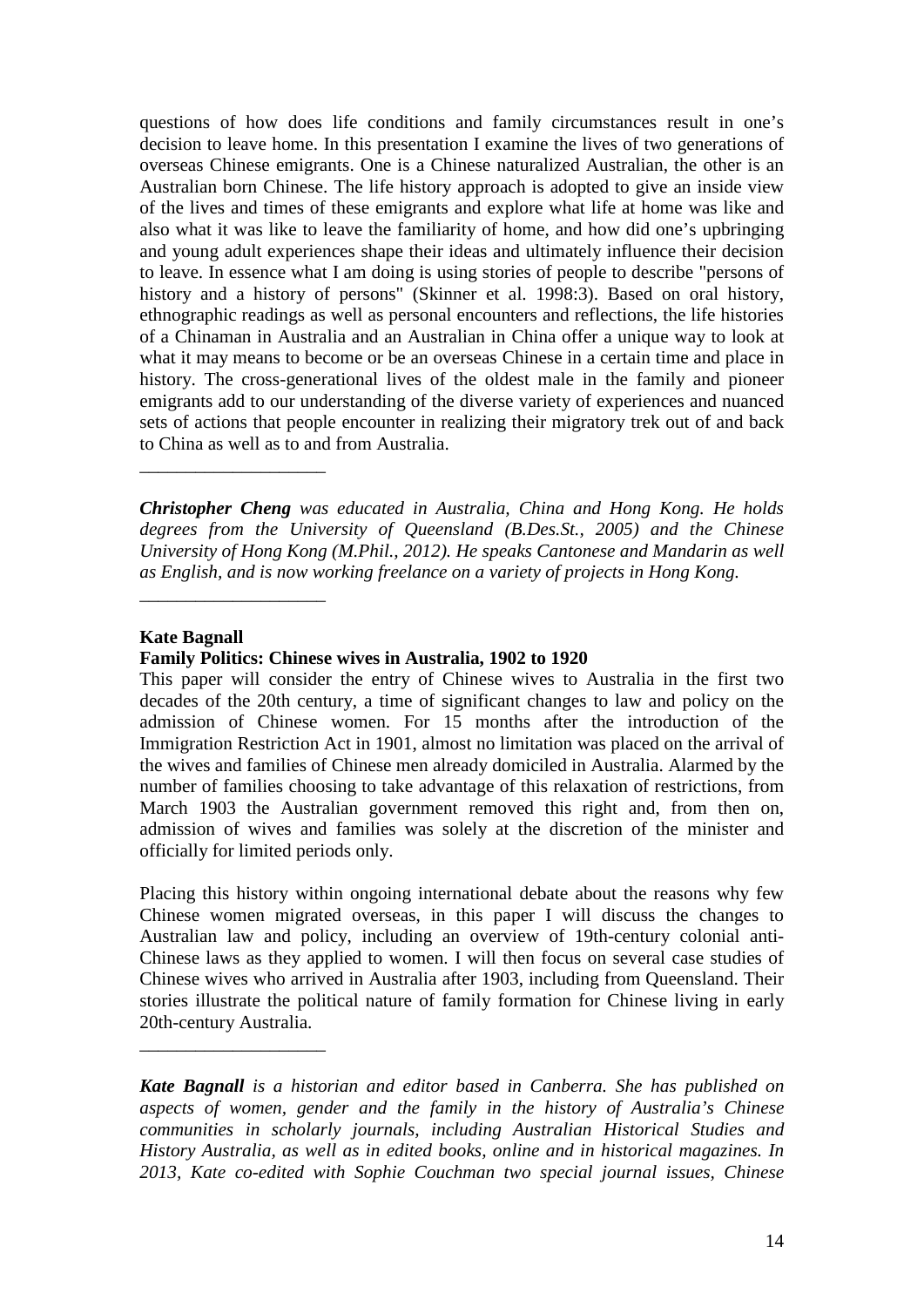*Southern Diaspora Studies (vol. 6) and the Journal of Chinese Overseas (vol. 9, no. 2), inspired by the 2011 Dragon Tails conference they co-convened at the Chinese Museum in Melbourne. In 2012–13, Kate held the National Archives of Australia's Ian Maclean Award to further explore the administration of the Immigration Restriction Act as it applied to mixed-race Chinese Australians.*

## **Sandi Robb**

\_\_\_\_\_\_\_\_\_\_\_\_\_\_\_\_\_\_\_\_

\_\_\_\_\_\_\_\_\_\_\_\_\_\_\_\_\_\_\_\_

\_\_\_\_\_\_\_\_\_\_\_\_\_\_\_\_\_\_\_\_

## **A Question of Identity: Re-entry requirements for Queensland Born children returning from China**

Identity shapes citizenship, with legal citizenship determined by proof of birth - the birth certificate. Australian citizenship under the White Australia Policy was determined not only by proof of birth but through parental ancestry. For Chinese Australian born children, legal citizenship hung on the proof of identity rather than the birth certificate. The burden of proof lay with the individual and their families who employed various strategies to ensure a successful re entry of an Australian Born Chinese child back into Queensland.

This paper provides an insight into the re-entry process, Commonwealth officials' attitudes and the lengths taken by families to prove identity, and therefore legal citizenship, through the examination of three case studies in North Queensland. The first reveals the cultural relationship within the Queensland Chinese community, the Chinese cultural kinship system and the value of advocacy; the second reveals the vulnerability of the Queensland Born Chinese family to identity theft and the consequence for re entry, and the third reveals that Chinese families were far from complacent when re entry denied- standing up for their legal rights in an effort to secure the re-entry of a child who was born a legal citizen of Australia.

*Sandi Robb is a historian and cultural heritage consultant with a historical/ research/ cultural heritage consultancy business which specialises in Chinese family history, cultural heritage management and interpretive projects. As a PhD candidate at James Cook University, she is researching and writing her thesis Chinese Families in North Queensland, and works full time as a Senior Heritage Officer for the Qld Government. Sandi has presented at various conferences on Chinese Australian History, published articles in books and journals and recently published her first book Cairns Chinatown: A Heritage Study. An active committee member of the Townsville Chinese Club, she is also a founding member and current president of the Chinese Heritage in Northern Australia Inc. (CHINA INC), an organisation committed to researching and promoting Queensland's Chinese history and cultural heritage.*

*\*\*\**

### **The Townsville Chinese Club: Creating networks and bridging the divide: a north Australian Chinese community**

Representing families associated with a long settlement history of Townsville and district, and looking forward to invigorating Chinese cultural connections in a contemporary community environment, *The Townsville Chinese Community*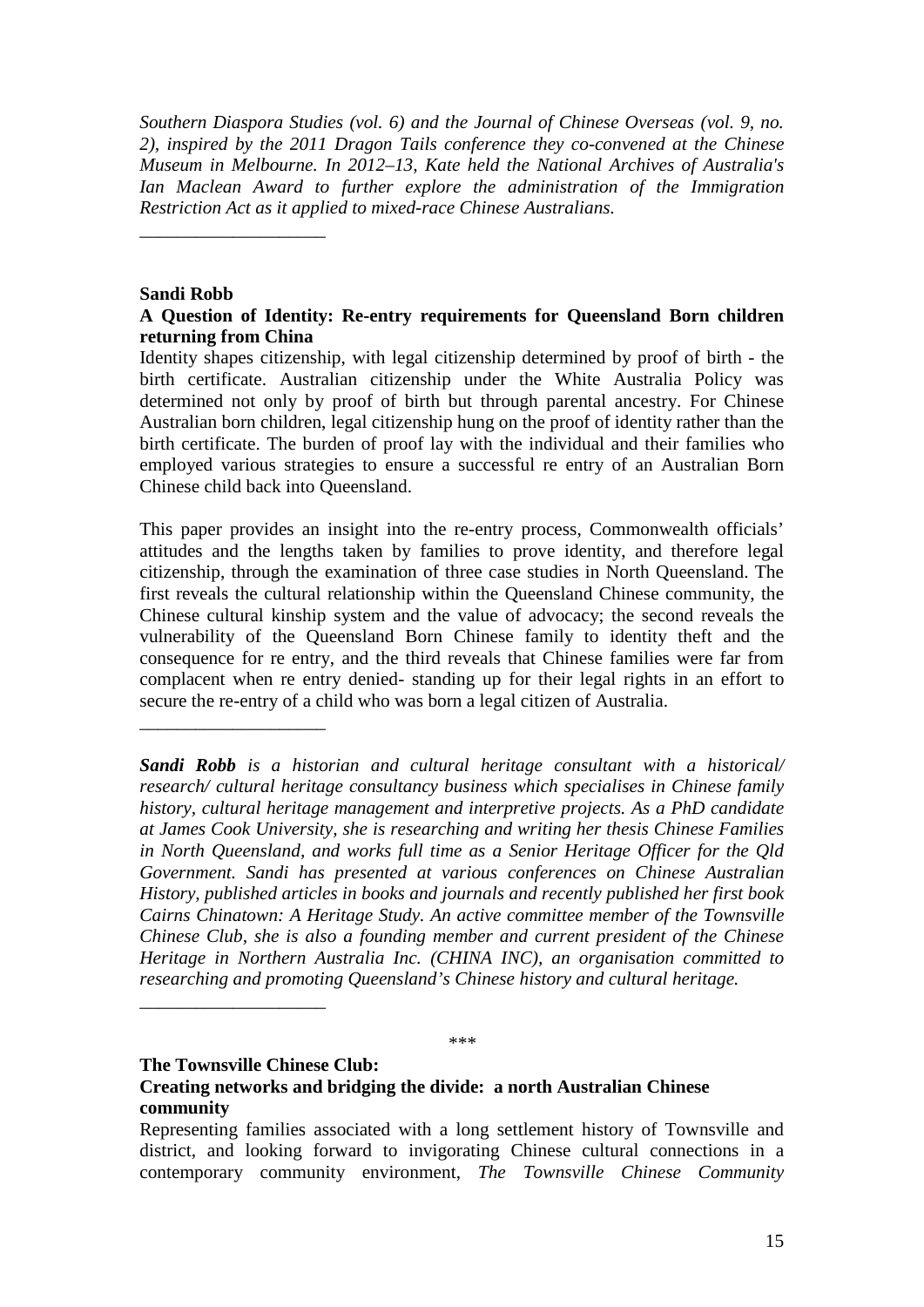*Incorporated (TTCCI)* represents the crossroad many small community groups find themselves at when trying to remain viable and financial when faced with an ageing community membership base. This paper explores how the TTCCI aims to reinvigorate itself to emerge once again as a prominent and inclusive community based Club.

*The Townsville Chinese Club is a not for profit community organization set up in the 1970s to advance the general welfare of the Chinese community in Townsville, promote goodwill and understanding between people of Chinese decent and other nationalities in the community and to enable the members of the club to share with each other their respective national or ancestral customs, cultures, philosophies and traditions.* 

## **Kevin Rains**

\_\_\_\_\_\_\_\_\_\_\_\_\_\_\_\_\_\_\_\_

\_\_\_\_\_\_\_\_\_\_\_\_\_\_\_\_\_\_\_\_

\_\_\_\_\_\_\_\_\_\_\_\_\_\_\_\_\_\_\_\_

## **Finding the Gold (Coast) Dragon**

This paper explores the role Chinese entrepreneurs have played in Australia's tourism industry. Specifically, it looks at the restaurants and other businesses that were established on the Gold Coast from the 1950s. Using family and commercial links in China, Papua New Guinea, Melbourne, Brisbane, Sydney and elsewhere, these businesses not only played a key role in supporting Chinese migration during the tough years of the White Australia Policy, but also helped establish the Gold Coast as one of the nation's premier tourist destinations. That contribution continues today with the pending creation of a Chinatown precinct in Southport. This project raises questions about historical accuracy and cultural authenticity and ownership, but it also indicates that the Chinese Diaspora has become an integral part of our national, and global, culture.

*Kevin Rains is an archaeologist, heritage manager and history researcher. He completed a PhD in archaeology from the University of Queensland in 2005, and his thesis examined the Chinese social landscape of early Cooktown. He has worked since 2001 in the general field of heritage management and archaeological research for consultancy firms and state and local government. He has attended and presented papers at various conferences on Chinese Australian history and heritage, and is a founding member of the research association, Chinese Heritage in Northern Australia Inc. Recently he has written a biography on one of Queensland's early Chinese Australian families, Cedars of the West: the Ah Foo Family Story.*

## **Sophie Couchman**

\_\_\_\_\_\_\_\_\_\_\_\_\_\_\_\_\_\_\_\_

## **Photographing the North: Chinese Australian Perspectives**

Some of the earliest Chinese-Australian photographers identified had their businesses, not in Victoria or New South Wales, but in Queensland. This paper will explore what we know of the lives and work of Chinese Australian photographers in northern Australia, what their work tells us about being Chinese Australian and ruminates on why the first Chinese-Australian photographers appear in Queensland.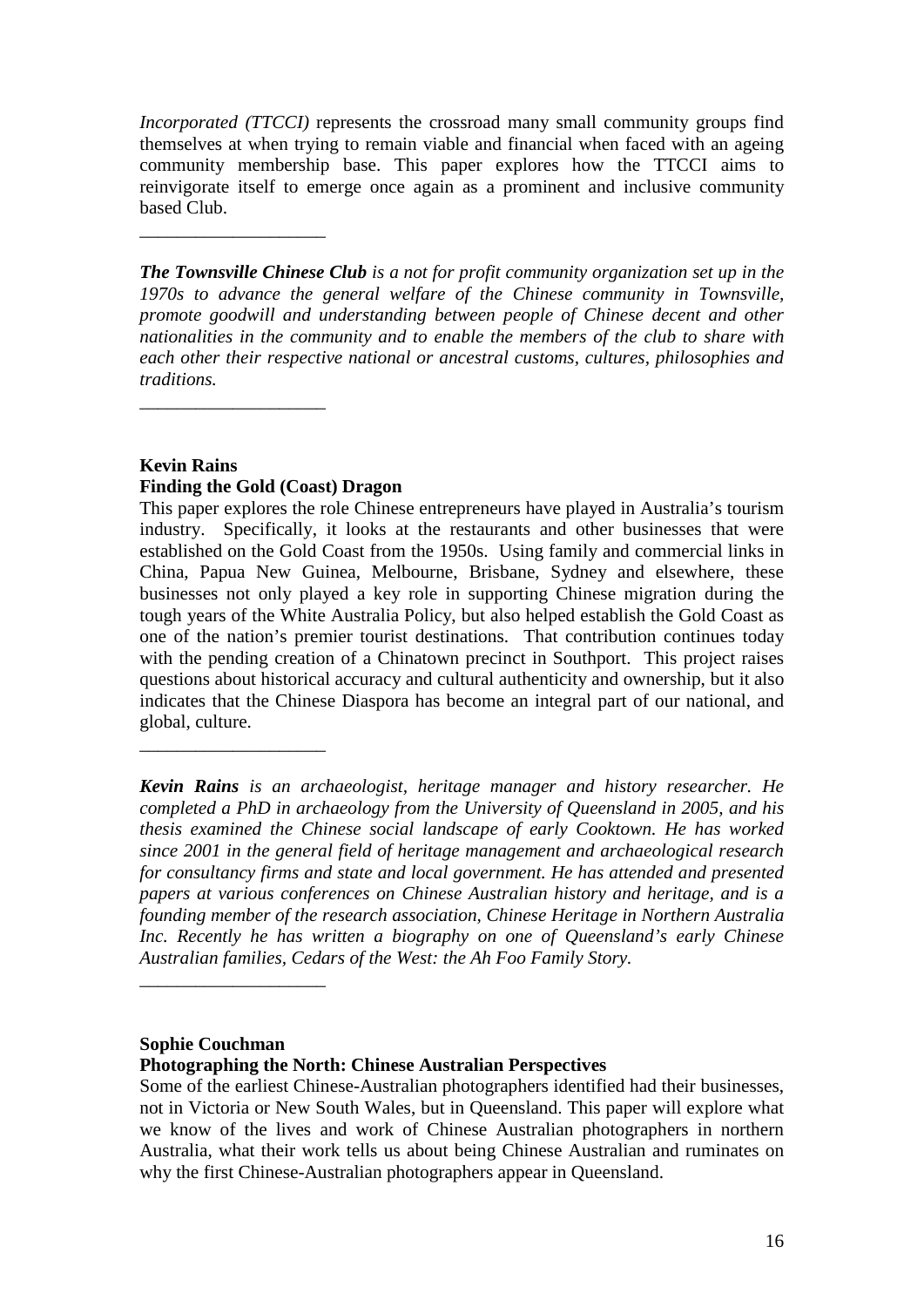*Sophie Couchman is Curator at the Chinese Museum in Melbourne and an Honorary Research Fellow at La Trobe University. She has researched and published in the field of Chinese-Australian history for some years and has been involved in the development of a number of online Chinese-Australian historical resources.*

\*\*\*

## **Heather Burke and Gordon Grimwade Digging up the dirt**

\_\_\_\_\_\_\_\_\_\_\_\_\_\_\_\_\_\_\_\_

\_\_\_\_\_\_\_\_\_\_\_\_\_\_\_\_\_\_\_\_

\_\_\_\_\_\_\_\_\_\_\_\_\_\_\_\_\_\_\_\_

\_\_\_\_\_\_\_\_\_\_\_\_\_\_\_\_\_\_\_\_

Chinese settlement archaeology in NE Qld

Over the past thirty or so years Chinese Australian archaeological research in Far North Queensland has focused on a handful of core locations. Grimwade and Burke summarize those studies. An evaluation of studies based on Atherton, Cairns, Cooktown, Croydon, and the Palmer goldfield notes the need for greater analysis of the material acquired from those disparate studies and to formulate a more structured research program in a region that holds significant resources.

Archaeological studies, with a few notable exceptions, have generally been site and task specific – usually related to development pressures –offer limited analysis of the material identified. Notwithstanding that they still contain insightful information on Chinese Australian activities and offer some interesting observations in respect of acculturation, imports, and diet.

*Heather Burke is based at Flinders University and has worked on Chinese historical archaeological sites throughout New South Wales, Queensland and the Northern Territory. She is currently a series editor for the Global Cultural Heritage Manuals series published by Springer, New York, and co-editor of the peer reviewed journal, Australian Archaeology.*

*Gordon Grimwade is a north Queensland based archaeologist and historical geographer whose primary interests are in Chinese Australasian settlement in north Australia. Gordon is a Senior Lecturer in Archaeology at Flinders University, an Adjunct Researcher at the Sustainability Research Centre, University of Sunshine Coast and a regular contributor 'Dig' a US based magazine for young people interested in archaeology.*

*\*\*\**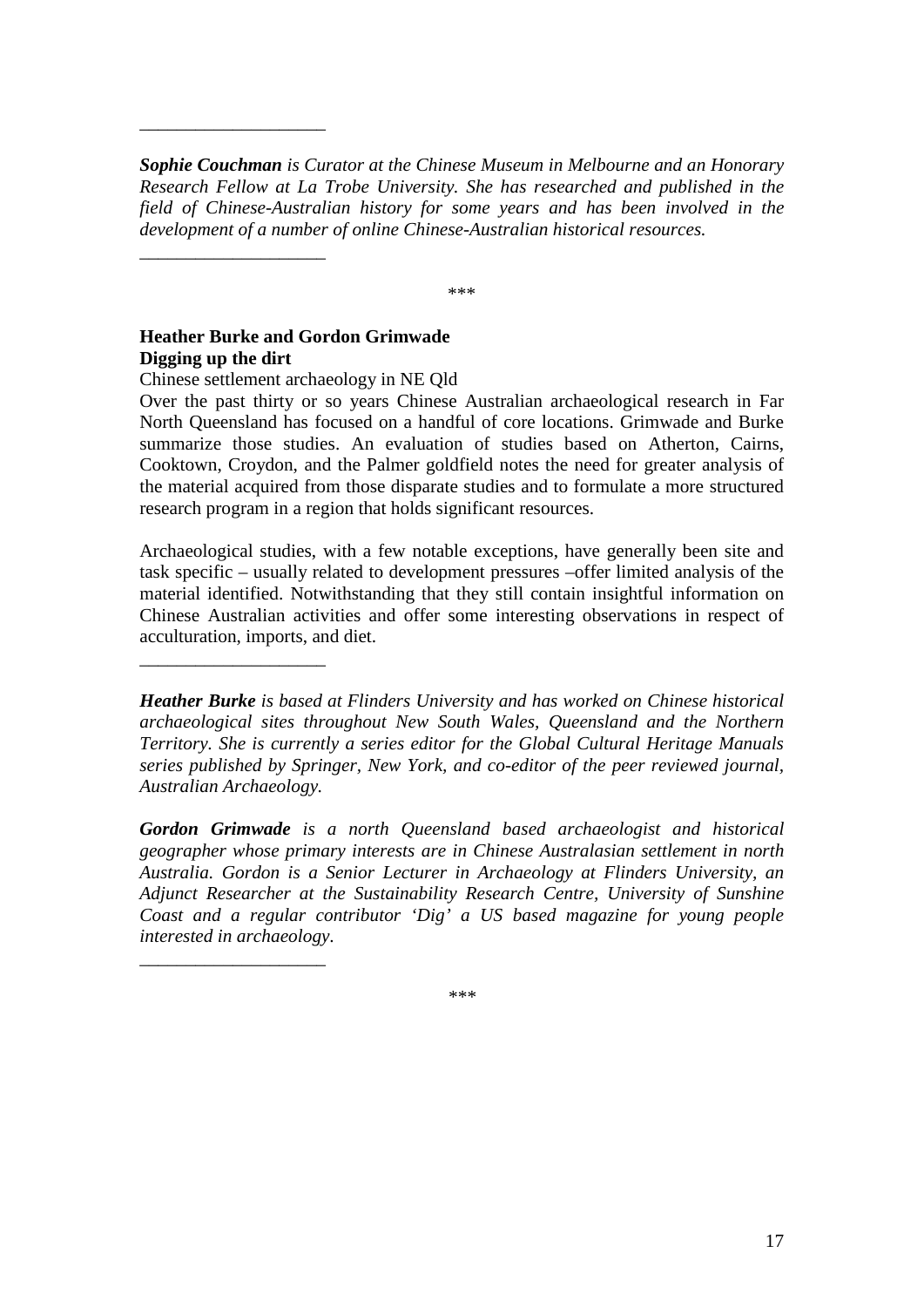# **Additional Information which might be handy!**

## **What is a NO FUSS conference?**

If you have never been to a "No fuss" conference before, here is a little background and heads up as to what it's all about.

Chinese Heritage In North Australia (CHINA Inc) is a not for profit organization formed in 2005 by Kevin Wong Hoy, Kevin Rains and Sandi Robb with the generous assistance and support by parents, partners and friends, to meet the legislative requirements to form an incorporated organisation. With the key focus to research, write and promote Chinese History and Heritage across north Australia, it was envisioned that CHINA Inc would host a regular small "no fuss" conference where the efforts of anyone who is interested in Chinese history and heritage could share their research in a welcoming, equal and affordable environment. Since 2006 CHINA Inc has hosted four Biennial "No Fuss" conferences with 2014 being the fifth. From humble beginnings, each conference has built upon the last, and we are proud to say CHINA Inc has grown into an active and vocal "Little Lion" of the north.

CHINA Inc is committed to maintaining a "No Fuss" conference, where the costs are kept low, everyone is equal in the room, no matter what their background, and research experience is shared, acknowledged and enjoyed by all. To keep the conference welcoming and affordable there are a few things which need to be conveyed to attendees so that we can continue to maintain the low conference fees, continue to attract a wide and diverse audience, and encourage participation in an open and friendly forum. This means goodie bags, and conference snacks are kept to a minimum, accommodation and meals are self-catered and people, papers and presentations are the main event.

It is important to note that while morning tea and coffee/ tea is provided on the first day, tea/ coffee is only available on the second day. Lunch is not provided on the first day and attendees have to organize their own lunch. There is a tavern next door and a cafe nearby. That way, conference attendees can explore, make choices according to personal budget and dietary requirements and stretch their legs before the afternoon session.

The Conference Dinner at the end of the first day it is a very popular event. It is also traditional on the second day for CHINA Inc to mark the official end of the conference with a shared Yum Cha. The price is set to the menus and conference attendees wishing to go to either or both events are required to register and prepay for the Conference Dinner and Yum Cha on the day of registration. Both are very popular meal sharing events and bookings and pre-payment are required by 11.00am on both days so that the restaurants can be notified of numbers. There is no obligation to go to either meal, but based on past years a fun time is had by all. Please note CHINA Inc does not have Eftpos facility, so Cash is the preferred method. We are trying to keep it as simple and "no fuss" as possible! Receipts are issued at the time of registration/ booking.

CHINA Inc supports local businesses and acknowledges the generous assistance of the Cairns Sheridan Hotel, Café China and Golden Boat Restaurant, CADCAI, The Hou Wang Miau Museum and Cairns Regional Council..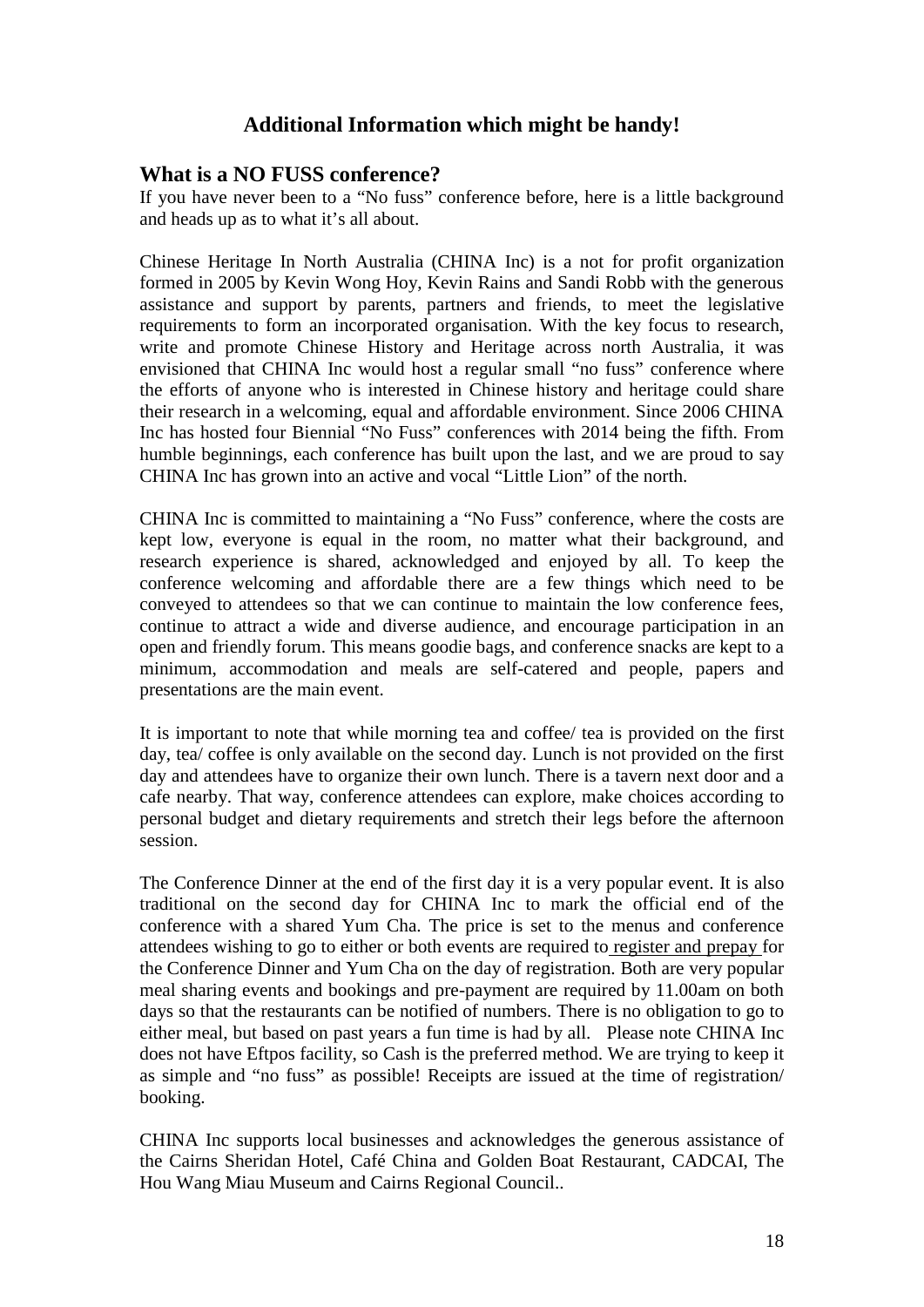The 2014 CHINA Inc conference will support a "pop up" book store where researchers, academics, and writers of family history can bring along their books and sell them at the conference. Those wishing to take advantage of this must attend their own stall area and provide a written receipt to the purchaser at point of sale.

As this is a "no fuss" conference attendees are encouraged to volunteer if they see a gap which needs to be filled. CHINA Inc welcomes the generous assistance from the attendees, to make the conference a truly shared experience!

Membership of CHINA Inc can be taken out at the time of registration. Membership is a modest \$5.00 and new members are welcome to attend the second 2014 CHINA Inc meeting on Monday at 10.00am at the Cairns Regional Library. This enables CHINA Inc to remain dedicated to the promotion of Chinese Heritage across North Australia, to host a biennial conference, and continue to mature as the "Little Lion of the North".

## **How to get there:**

Cairns Sheridan Hotel & Conference Centre, formerly known as the Sheridan Plaza, is the closest major hotel to the Cairns Airport in the CBD, only 2-3km to the Cairns Central Shopping Centre. Entrance to the Conference centre of the Hotel is via McLeod Street with limited off street parking available.

Taxi Services are available from the airport, the venue and CBD district and there is a courtesy bus from the Airport as well as Hire Car facilities if you are staying a few days to take advantage of the glorious tropical environment.